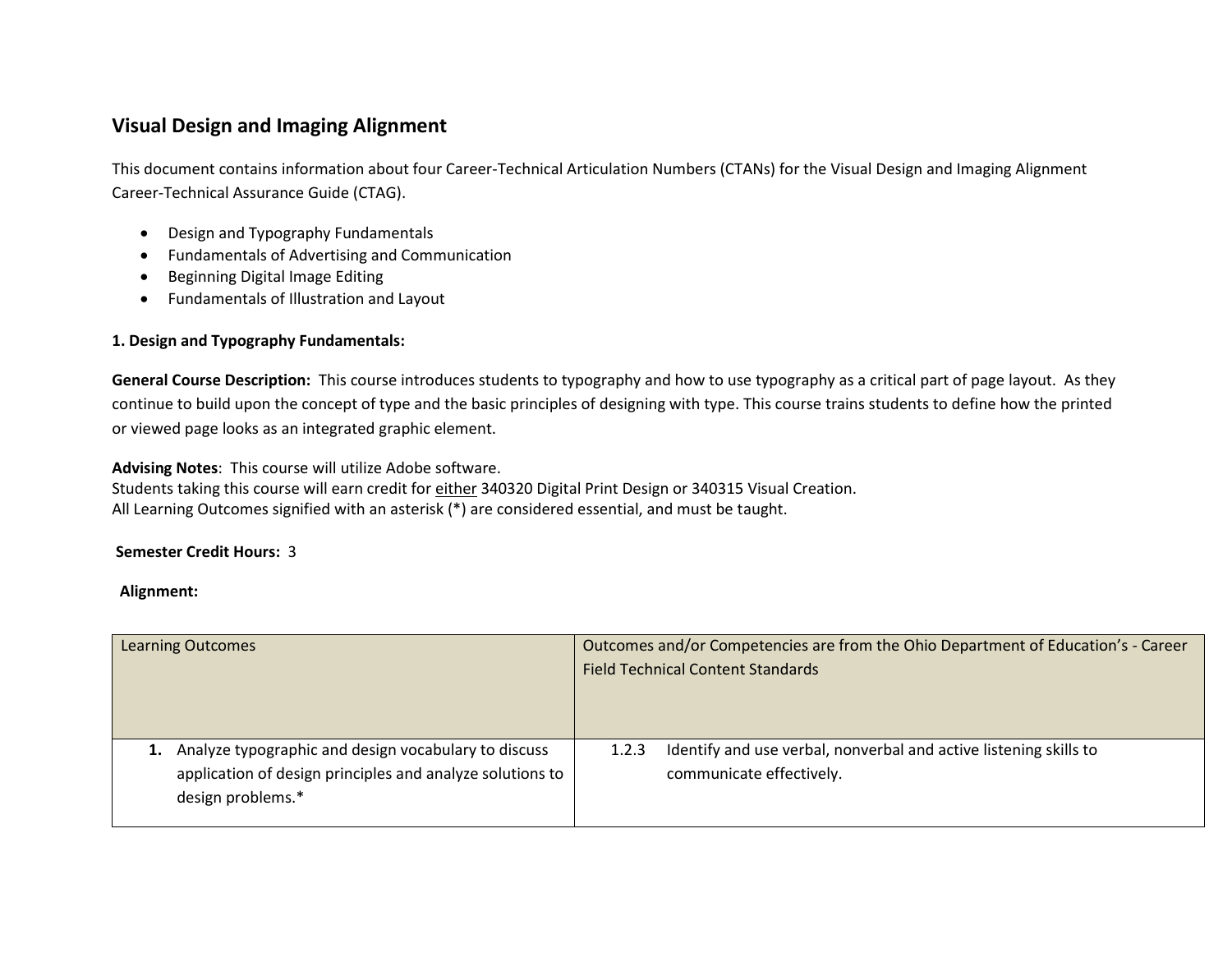| 1.2.6. Use proper grammar and expression in all aspects of communication.                  |
|--------------------------------------------------------------------------------------------|
|                                                                                            |
| 1.10.1. Identify how the roles of sales, advertising and public relations contribute to a  |
| company's brand.                                                                           |
|                                                                                            |
| 1.10.2. Determine the customer's needs and identify solutions.                             |
| 2.1.1. Describe art elements of line, value, color, shape, space, form and texture in      |
| various media that are used individually or in combination.                                |
|                                                                                            |
| 2.1.2. Identify specific characteristics (i.e., positive and negative, organic, geometric, |
| quality, weight, direction) of art elements that communicate and express ideas.            |
|                                                                                            |
| 2.1.3. Determine how and when to apply the principles of design, including unity,          |
| variety, balance, movement, emphasis, visual hierarchy and proportion/scale, to            |
| communicate ideas.                                                                         |
|                                                                                            |
| 2.1.4. Compare and contrast unity and variety within a design.                             |
|                                                                                            |
| 2.1.5. Contrast formal/symmetrical, informal/asymmetrical and radial balance.              |
|                                                                                            |
| 2.1.6. Observe movement shown through repetition, pattern and rhythm.                      |
|                                                                                            |
| 2.1.7. Interpret emphasis through contrast, isolation, size and placement.                 |
| 2.1.8. Identify visual hierarchy used to establish dominance.                              |
|                                                                                            |
| 2.1.9. Recognize the use of proportion/scale.                                              |
|                                                                                            |
| 2.2.2. Analyze position in color theory models (e.g., color wheel, Munsell's design        |
| relationship among chroma/intensity, value/lightness and hue).                             |
|                                                                                            |
| 2.2.3. Describe how changes to tint, shade, hue, value, intensity and saturation relate to |
| color theory.                                                                              |
|                                                                                            |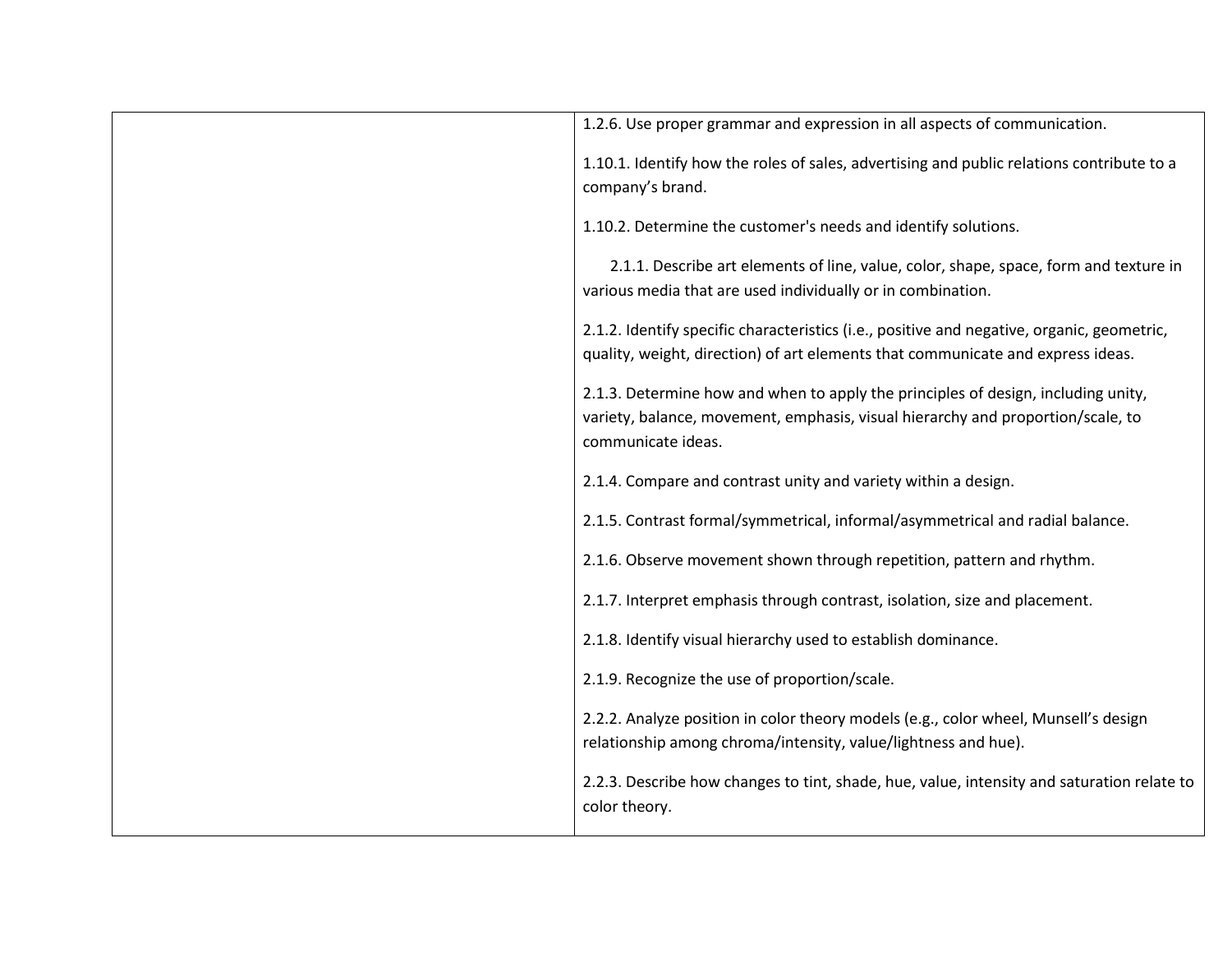|                                                   | 2.2.8. Compare and contrast choices using the psychology of color.                                                                                                                                   |
|---------------------------------------------------|------------------------------------------------------------------------------------------------------------------------------------------------------------------------------------------------------|
|                                                   | 2.2.9. Critique the use of color schemes (e.g., primary, secondary, tertiary, analogous,<br>complementary, triads, monochromatic) in various media.                                                  |
|                                                   | 2.4.7. Determine composition, formal qualities, scale and use of space.                                                                                                                              |
|                                                   | 2.5.6. Determine the effect of various font types on operating systems.                                                                                                                              |
|                                                   | 2.5.7. Assess typography's effects on message delivery and aesthetics                                                                                                                                |
|                                                   | (e.g., limit families, readability).                                                                                                                                                                 |
| 2. Develop a completed design and type projects.* | 1.8.2. Select and organize resources to develop a product or a service.                                                                                                                              |
|                                                   | 1.10.1. Identify how the roles of sales, advertising and public relations contribute to a<br>company's brand.                                                                                        |
|                                                   | 1.10.2. Determine the customer's needs and identify solutions.                                                                                                                                       |
|                                                   | 2.1.3. Determine how and when to apply the principles of design, including unity,<br>variety, balance, movement, emphasis, visual hierarchy and proportion/scale, to<br>communicate ideas.           |
|                                                   | 2.2.5. Select color profiles for different mediums (e.g., Red Green Blue [RGB], Cyan<br>Magenta Yellow Key [CMYK], Pantone®, Reference Output Medium Metric [ROMM]<br>RGB, CIE-L*a*B* color space).  |
|                                                   | 2.2.6. Replicate color across multiple mediums accommodating how color changes from<br>the monitor to the final product (e.g., coated and uncoated papers, metallic, color-<br>calibrated monitors). |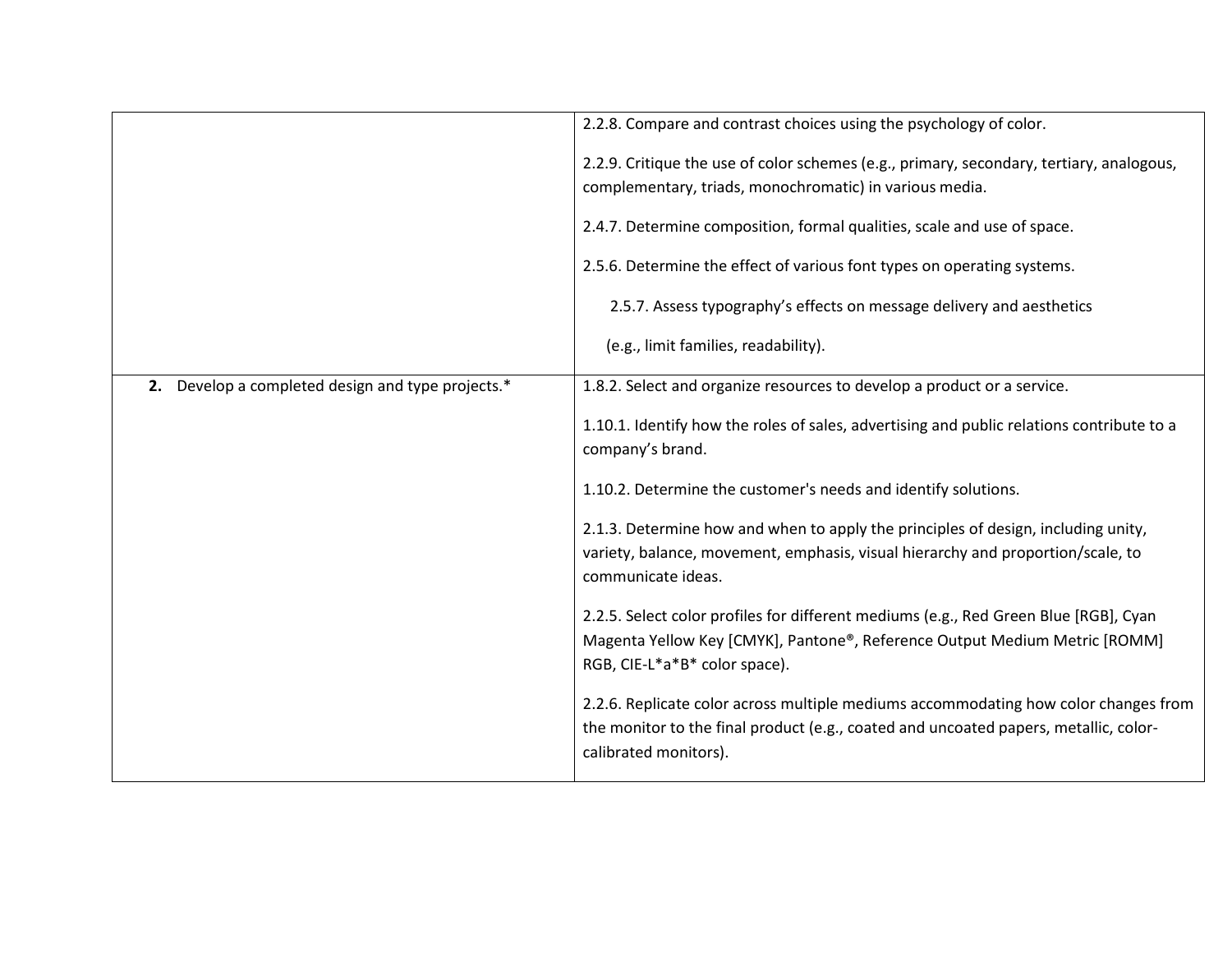|                                                         | 2.3.7. Create a 3D design according to specific measurements using drawing, cutting,<br>scoring and bonding techniques.<br>2.4.6. Apply the components of a comprehensive layout (e.g., color scheme, font, white<br>space, text graphics, frames, headings) according to an overall theme for the product.<br>2.4.7. Determine composition, formal qualities, scale and use of space.<br>2.4.8. Apply compositional techniques, including rule of thirds, use of a grid system,<br>180-degree rule, framing, fill frame, pyramid, strong center of interest and aspect ratio. |
|---------------------------------------------------------|--------------------------------------------------------------------------------------------------------------------------------------------------------------------------------------------------------------------------------------------------------------------------------------------------------------------------------------------------------------------------------------------------------------------------------------------------------------------------------------------------------------------------------------------------------------------------------|
|                                                         | 2.4.9. Create visual continuity among a variety of products.                                                                                                                                                                                                                                                                                                                                                                                                                                                                                                                   |
| Employ strategies for choosing appropriate type.*<br>3. | 2.1.3. Determine how and when to apply the principles of design, including unity,<br>variety, balance, movement, emphasis, visual hierarchy and proportion/scale, to<br>communicate ideas.                                                                                                                                                                                                                                                                                                                                                                                     |
|                                                         | 2.1.7. Interpret emphasis through contrast, isolation, size and placement.                                                                                                                                                                                                                                                                                                                                                                                                                                                                                                     |
|                                                         | 2.1.8. Identify visual hierarchy used to establish dominance.                                                                                                                                                                                                                                                                                                                                                                                                                                                                                                                  |
|                                                         | 2.1.9. Recognize the use of proportion/scale.                                                                                                                                                                                                                                                                                                                                                                                                                                                                                                                                  |
|                                                         | 2.4.5. Differentiate between raster- and vector-based layouts.                                                                                                                                                                                                                                                                                                                                                                                                                                                                                                                 |
|                                                         | 2.4.6. Apply the components of a comprehensive layout (e.g., color scheme, font, white<br>space, text graphics, frames, headings) according to an overall theme for the product.                                                                                                                                                                                                                                                                                                                                                                                               |
|                                                         | 2.4.7. Determine composition, formal qualities, scale and use of space.                                                                                                                                                                                                                                                                                                                                                                                                                                                                                                        |
|                                                         | 2.5.2. Apply typography kerning and leading to typefaces for readability.                                                                                                                                                                                                                                                                                                                                                                                                                                                                                                      |
|                                                         | 2.5.3. Use typographic measurements in terms of picas, points, pixels and ems.                                                                                                                                                                                                                                                                                                                                                                                                                                                                                                 |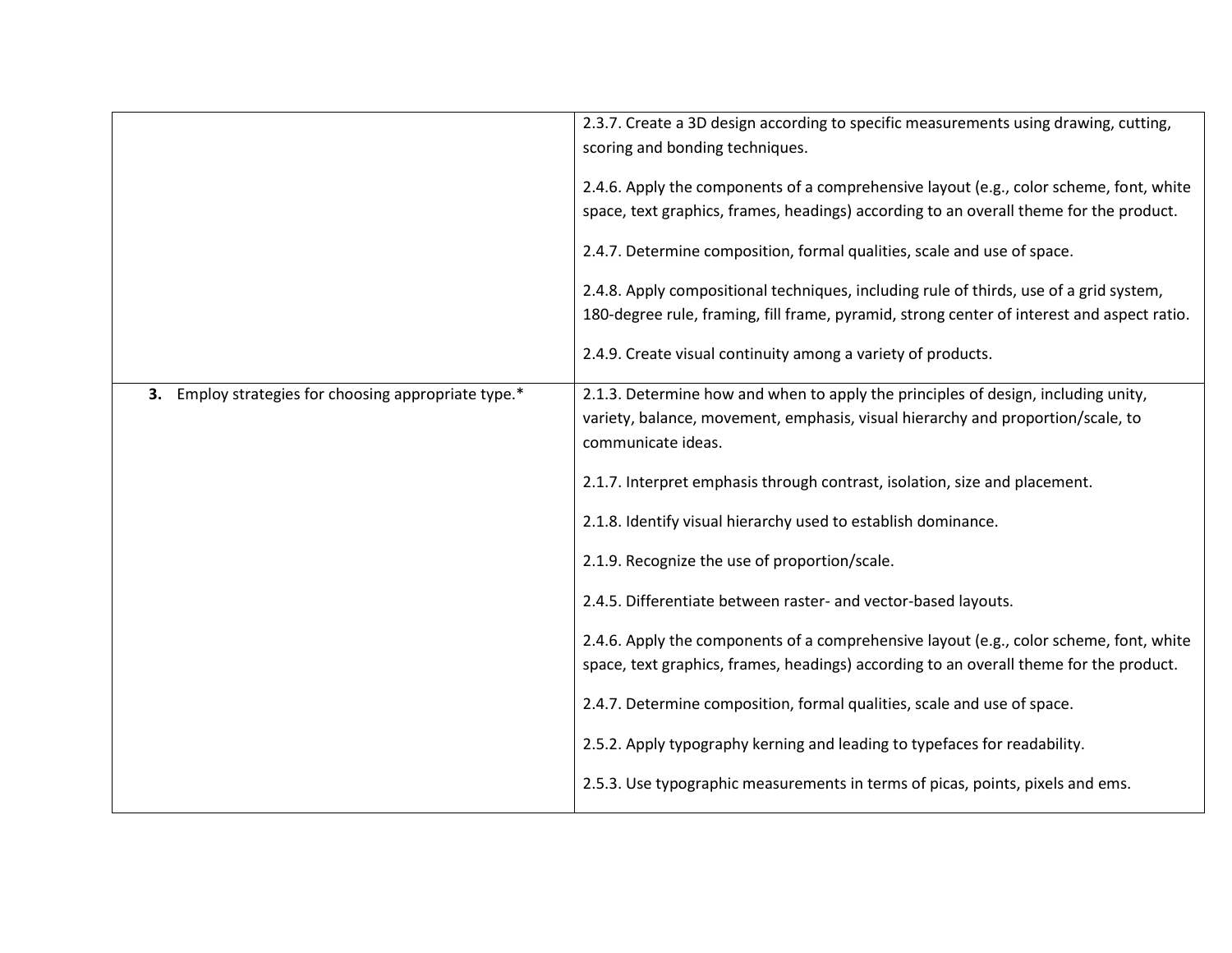|                                                            | 2.5.4. Mix families of type within a project.                                                                                                                                              |
|------------------------------------------------------------|--------------------------------------------------------------------------------------------------------------------------------------------------------------------------------------------|
|                                                            | 2.5.1. Select typefaces (e.g., serif, sans serif).                                                                                                                                         |
|                                                            | 2.5.5. Use typography as a primary component of logo design.                                                                                                                               |
|                                                            | 2.5.6. Determine the effect of various font types on operating systems.                                                                                                                    |
|                                                            | 2.5.7. Assess typography's effects on message delivery and aesthetics (e.g., limit<br>families, readability).                                                                              |
| 4. Identify the basic fundamentals of typographic design.* | 2.1.1. Describe art elements of line, value, color, shape, space, form and texture in<br>various media that are used individually or in combination.                                       |
|                                                            | 2.1.2. Identify specific characteristics (i.e., positive and negative, organic, geometric,<br>quality, weight, direction) of art elements that communicate and express ideas.              |
|                                                            | 2.1.3. Determine how and when to apply the principles of design, including unity,<br>variety, balance, movement, emphasis, visual hierarchy and proportion/scale, to<br>communicate ideas. |
|                                                            | 2.1.4. Compare and contrast unity and variety within a design.                                                                                                                             |
|                                                            | 2.1.5. Contrast formal/symmetrical, informal/asymmetrical and radial balance.                                                                                                              |
|                                                            | 2.1.7. Interpret emphasis through contrast, isolation, size and placement.                                                                                                                 |
|                                                            | 2.1.8. Identify visual hierarchy used to establish dominance.                                                                                                                              |
|                                                            | 2.1.9. Recognize the use of proportion/scale.                                                                                                                                              |
|                                                            | 2.2.2. Analyze position in color theory models (e.g., color wheel, Munsell's design<br>relationship among chroma/intensity, value/lightness and hue).                                      |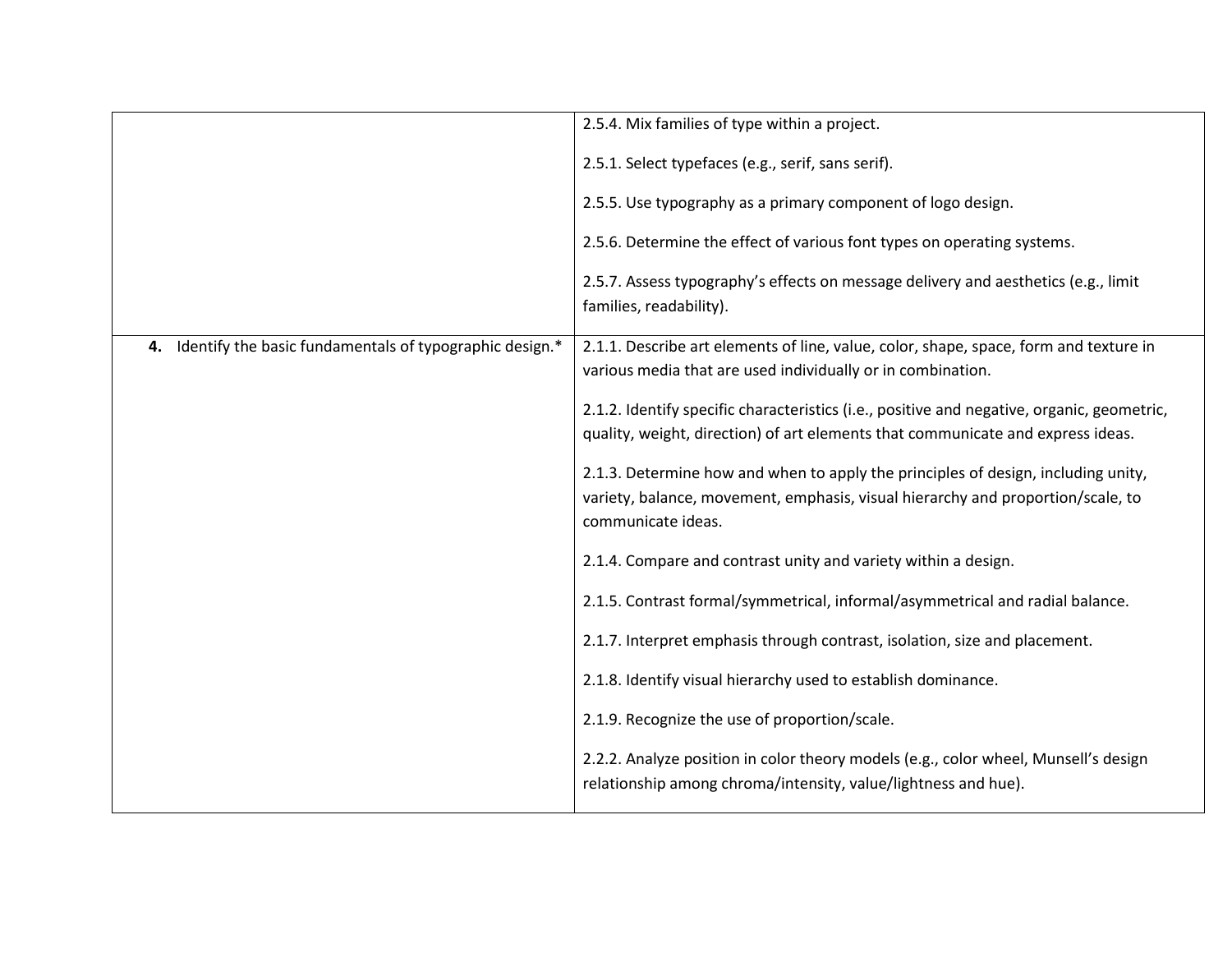|                                                               | 2.2.3. Describe how changes to tint, shade, hue, value, intensity and saturation relate to<br>color theory.   |
|---------------------------------------------------------------|---------------------------------------------------------------------------------------------------------------|
|                                                               | 2.4.7. Determine composition, formal qualities, scale and use of space.                                       |
|                                                               | 2.5.1. Select typefaces (e.g., serif, sans serif).                                                            |
|                                                               | 2.5.6. Determine the effect of various font types on operating systems.                                       |
|                                                               | 2.5.7. Assess typography's effects on message delivery and aesthetics (e.g., limit<br>families, readability). |
| Recognize characteristics of type and how its functions<br>5. | 2.1.3. Determine how and when to apply the principles of design, including unity,                             |
| in relationship to anatomy, measurements and                  | variety, balance, movement, emphasis, visual hierarchy and proportion/scale, to                               |
| classification.*                                              | communicate ideas.                                                                                            |
|                                                               | 2.1.9. Recognize the use of proportion/scale.                                                                 |
|                                                               | 2.5.6. Determine the effect of various font types on operating systems.                                       |
|                                                               | 2.5.7. Assess typography's effects on message delivery and aesthetics (e.g., limit<br>families, readability). |

### **2. Fundamentals of Advertising and Communication**

**General Course Description:** Course will focus on the importance, power and dynamics of visual design directed to a specific target audience. Visual communication in relationship with advertising takes on many forms in graphic design, poster design, interior and exterior environmental design, digital painting, logo development, brand identity, outdoor advertising, web page development and digital photography.

#### **Advising Notes**: This course will utilize Adobe software

All Learning Outcomes signified with an asterisk (\*) are considered essential, and must be taught.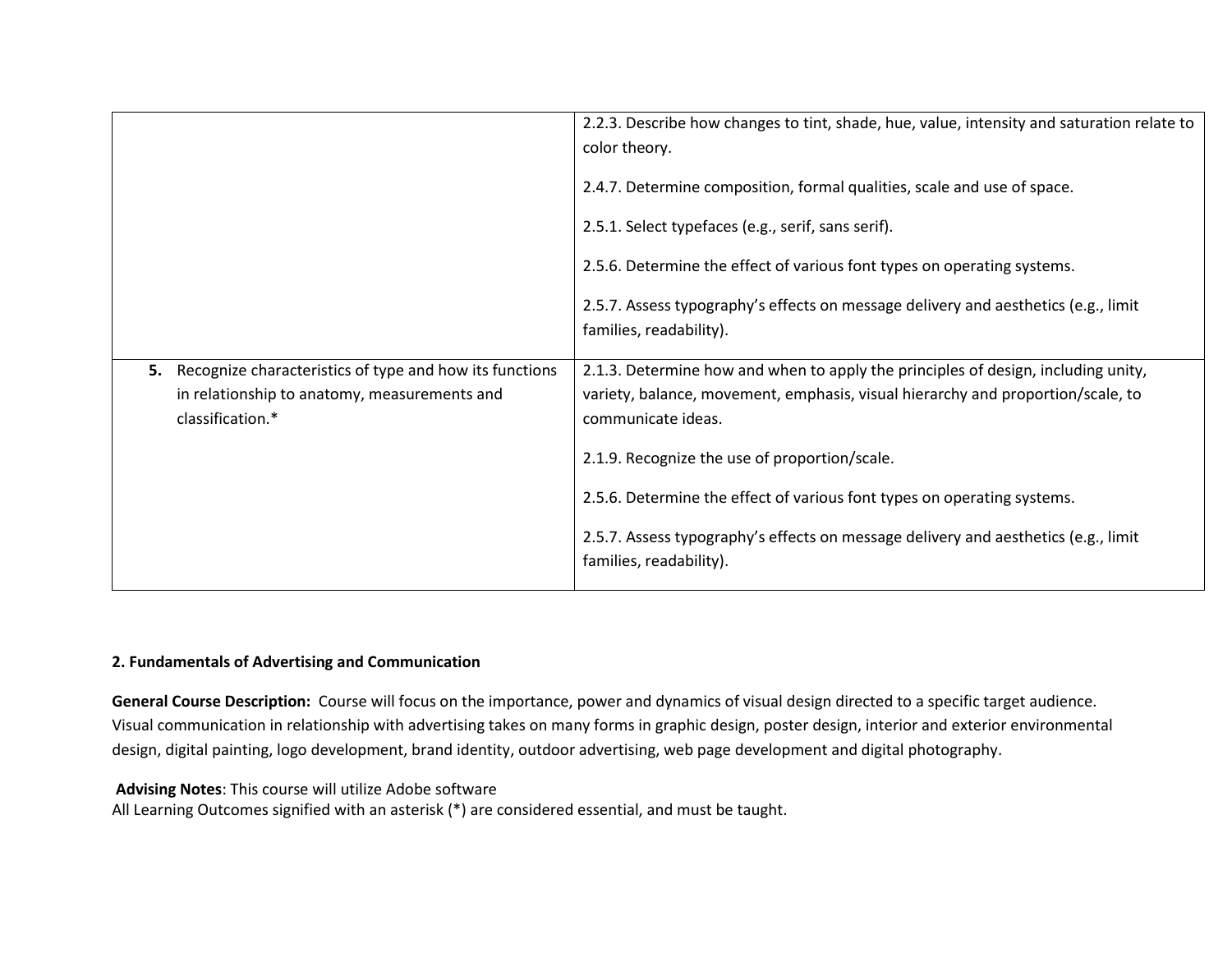**Semester Credit Hours:** 3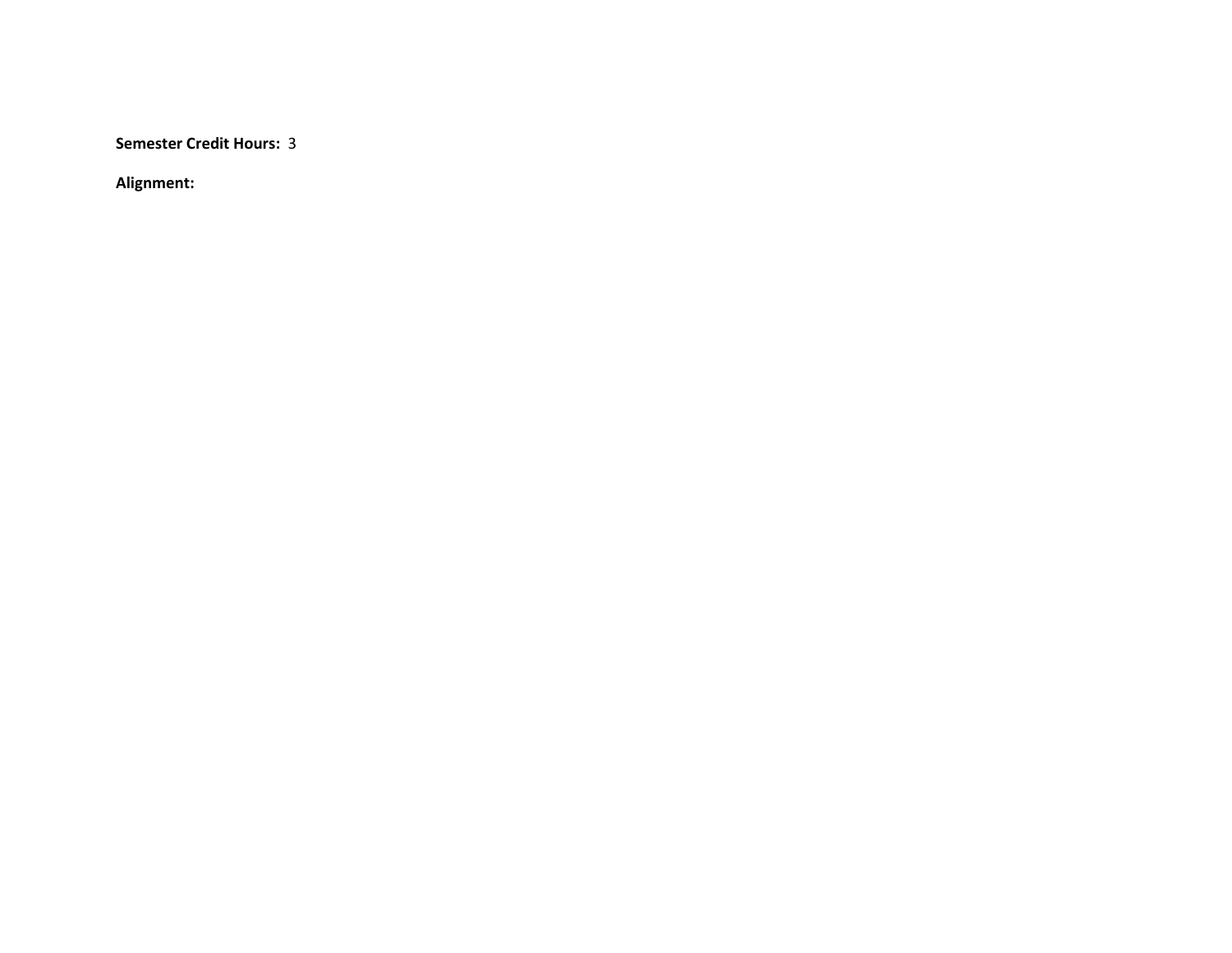| <b>Learning Outcomes</b>                                                                                                   | Outcomes and/or Competencies are from the Ohio Department of Education's - Career Field<br><b>Technical Content Standards</b>                                                                                                                                                                                                                                                                                                                                        |
|----------------------------------------------------------------------------------------------------------------------------|----------------------------------------------------------------------------------------------------------------------------------------------------------------------------------------------------------------------------------------------------------------------------------------------------------------------------------------------------------------------------------------------------------------------------------------------------------------------|
| 1. Analyzing the power of visuals in advertising campaigns<br>through research.*                                           | 2.1.2. Identify specific characteristics (i.e., positive and negative, organic, geometric, quality,<br>weight, direction) of art elements that communicate and express ideas.<br>2.1.3. Determine how and when to apply the principles of design, including unity, variety,<br>balance, movement, emphasis, visual hierarchy and proportion/scale, to communicate ideas.<br>2.2.9. Critique the use of color schemes (e.g., primary, secondary, tertiary, analogous, |
|                                                                                                                            | complementary, triads, monochromatic) in various media.<br>2.4.9. Create visual continuity among a variety of products.<br>2.4.12. Evaluate the product in terms of the message or meaning for the targeted audience.<br>2.5.7. Assess typography's effects on message delivery and aesthetics (e.g., limit families,                                                                                                                                                |
|                                                                                                                            | readability).<br>3.1.1. Analyze the writing content and styles of fact-, entertainment- and marketing-based<br>models.<br>3.1.3. Assess or determine the platform for delivery (e.g., video, audio, print).                                                                                                                                                                                                                                                          |
|                                                                                                                            | 3.2.1. Compare and contrast entertainment-based models of content created for print,<br>electronic, audio, video and audio-visual genres.<br>3.4.1. Research and analyze trends and local markets for opportunities.<br>3.4.2. Determine the wants and needs of the target audience.                                                                                                                                                                                 |
| Demonstrate effective application of core visual<br>2.<br>communications concepts through various advertising<br>tactics.* | 2.1.3 Determine how and when to apply the principles of design, including unity, variety,<br>balance, movement, emphasis, visual hierarchy and proportion/scale, to communicate ideas.<br>2.4.1. Create thumbnail and rough sketches.                                                                                                                                                                                                                                |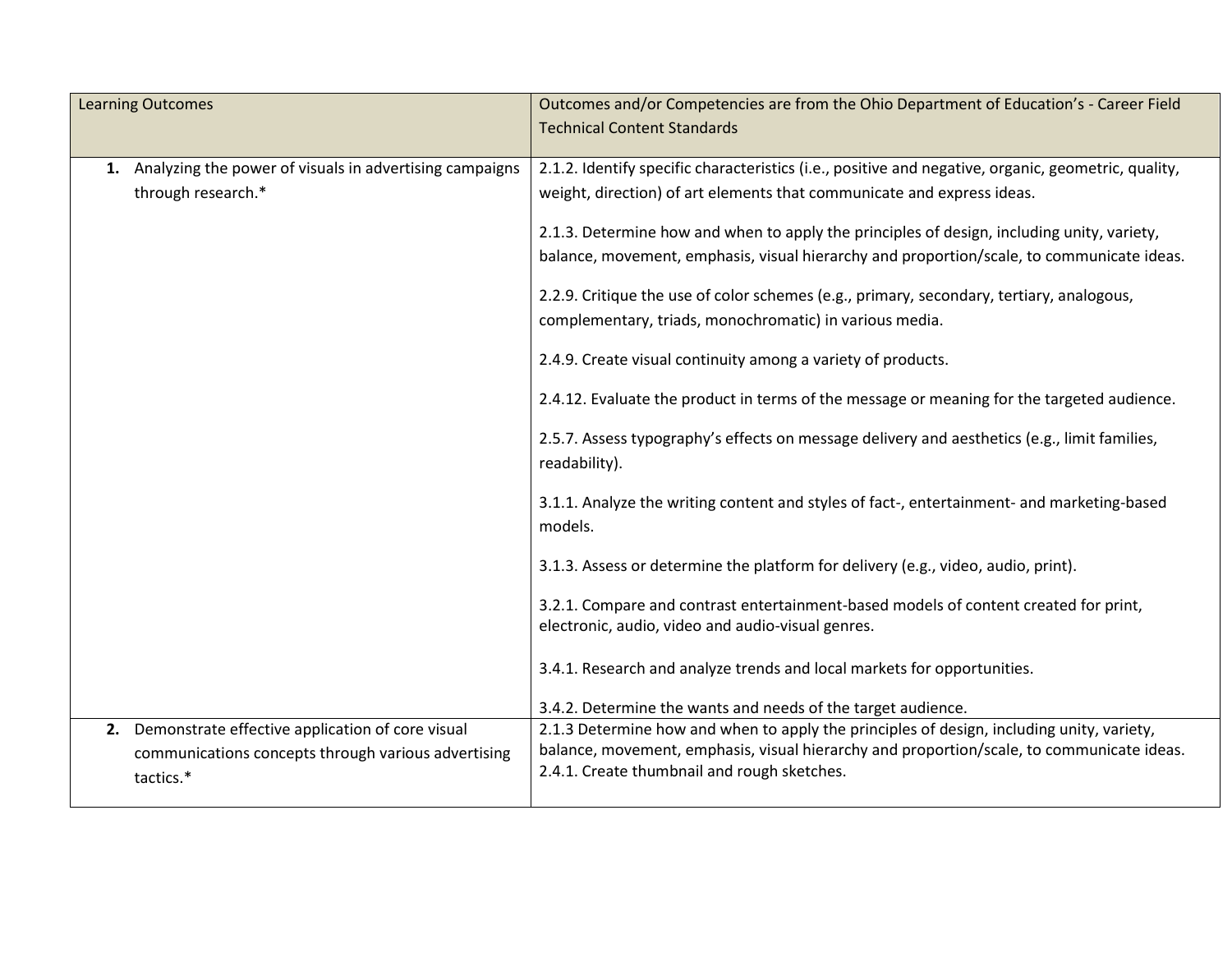|                                                                                                                  | 2.4.8. Apply compositional techniques, including rule of thirds, use of a grid system, 180-degree<br>rule, framing, fill frame, pyramid, strong center of interest and aspect ratio.                                                                                                                                                                                          |
|------------------------------------------------------------------------------------------------------------------|-------------------------------------------------------------------------------------------------------------------------------------------------------------------------------------------------------------------------------------------------------------------------------------------------------------------------------------------------------------------------------|
|                                                                                                                  | 2.4.9. Create visual continuity among a variety of products.                                                                                                                                                                                                                                                                                                                  |
|                                                                                                                  | 2.4.10. Determine how the technical characteristics of the print medium affect content and<br>style.                                                                                                                                                                                                                                                                          |
|                                                                                                                  | 2.4.12. Evaluate the product in terms of the message or meaning for the targeted audience.                                                                                                                                                                                                                                                                                    |
|                                                                                                                  | 2.5.7. Assess typography's effects on message delivery and aesthetics (e.g., limit families,<br>readability).                                                                                                                                                                                                                                                                 |
|                                                                                                                  | 3.1.10. Select visual imagery to support or enhance copy.                                                                                                                                                                                                                                                                                                                     |
| Design, develop and produce effective visual<br>3.<br>communication strategy for the purpose of<br>advertising.* | 2.1.3. Determine how and when to apply the principles of design, including unity, variety,<br>balance, movement, emphasis, visual hierarchy and proportion/scale, to communicate ideas.<br>2.2.5. Select color profiles for different mediums (e.g., Red Green Blue [RGB], Cyan Magenta<br>Yellow Key [CMYK], Pantone®, Reference Output Medium Metric [ROMM] RGB, CIE-L*a*B* |
|                                                                                                                  | color space).                                                                                                                                                                                                                                                                                                                                                                 |
|                                                                                                                  | 2.4.1. Create thumbnail and rough sketches.                                                                                                                                                                                                                                                                                                                                   |
|                                                                                                                  | 2.4.3. Create single and multi-color layouts using images and formats.                                                                                                                                                                                                                                                                                                        |
|                                                                                                                  | 2.4.6. Apply the components of a comprehensive layout (e.g., color scheme, font, white space,<br>text graphics, frames, headings) according to an overall theme for the product.                                                                                                                                                                                              |
|                                                                                                                  | 2.4.2. Apply proper color profile for final output.                                                                                                                                                                                                                                                                                                                           |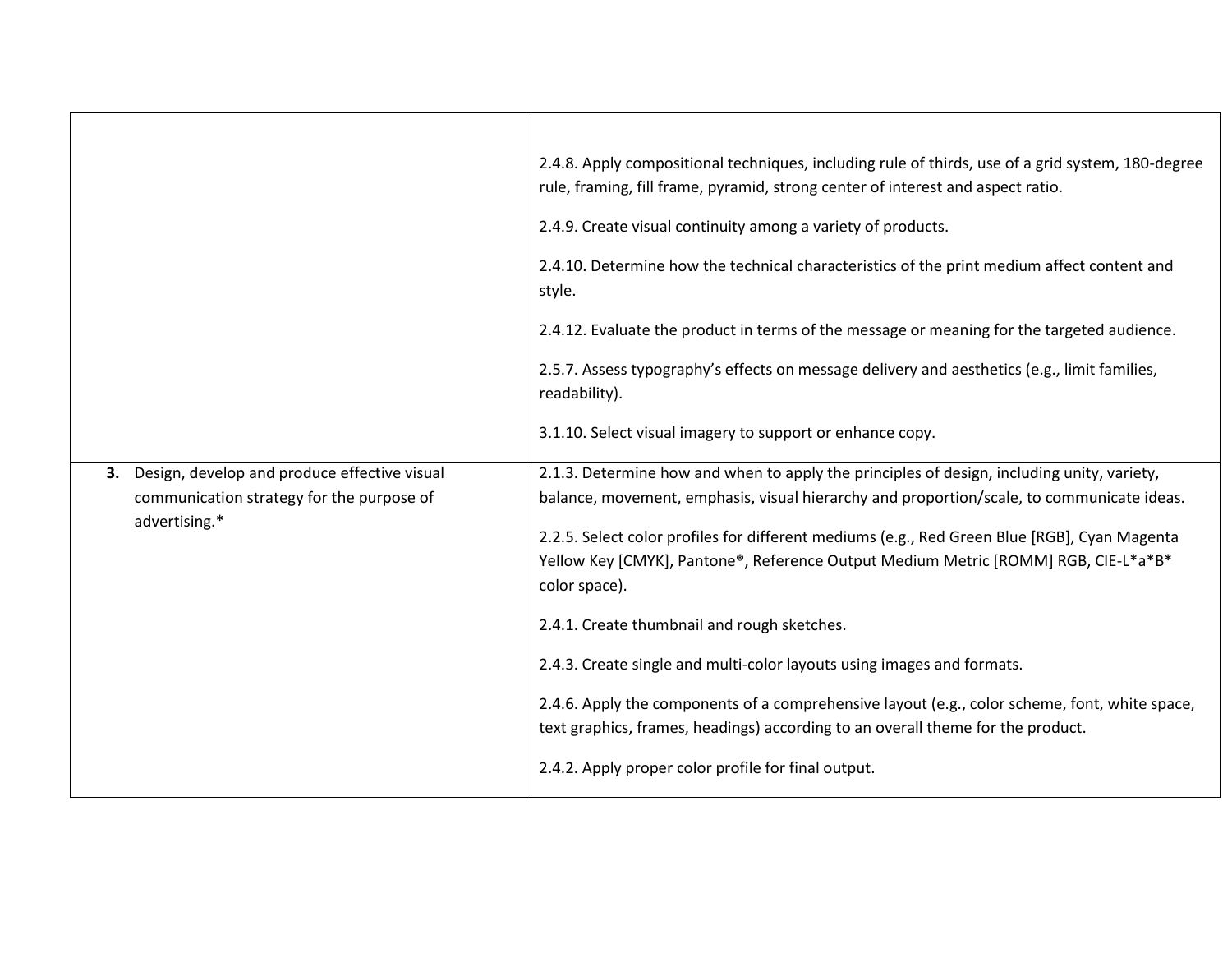|                                                                                                                    | 2.4.8. Apply compositional techniques, including rule of thirds, use of a grid system, 180-degree<br>rule, framing, fill frame, pyramid, strong center of interest and aspect ratio.    |
|--------------------------------------------------------------------------------------------------------------------|-----------------------------------------------------------------------------------------------------------------------------------------------------------------------------------------|
|                                                                                                                    | 2.4.9. Create visual continuity among a variety of products.                                                                                                                            |
|                                                                                                                    | 2.4.12. Evaluate the product in terms of the message or meaning for the targeted audience.                                                                                              |
|                                                                                                                    | 2.5.1. Select typefaces (e.g., serif, sans serif).                                                                                                                                      |
|                                                                                                                    | 2.5.7. Assess typography's effects on message delivery and aesthetics (e.g., limit families,<br>readability).                                                                           |
|                                                                                                                    | 3.1.3. Assess or determine the platform for delivery (e.g., video, audio, print).                                                                                                       |
|                                                                                                                    | 3.1.5. Create copy that emphasizes the central theme through supporting ideas or facts.                                                                                                 |
|                                                                                                                    | 3.1.10. Select visual imagery to support or enhance copy.                                                                                                                               |
|                                                                                                                    | 3.2.1. Compare and contrast entertainment-based models of content created for print,<br>electronic, audio, video and audio-visual genres.                                               |
| Discuss and review effective logos, images and type in<br>4.<br>advertising: print ads, posters, outdoor, interior | 1.2.5. Communicate information (e.g., directions, ideas, vision, workplace expectations) for an<br>intended audience and purpose.                                                       |
| environments, digital paintings and web sites.*                                                                    | 1.2.6. Use proper grammar and expression in all aspects of communication.                                                                                                               |
|                                                                                                                    | 2.1.2. Identify specific characteristics (i.e., positive and negative, organic, geometric, quality,<br>weight, direction) of art elements that communicate and express ideas.           |
|                                                                                                                    | 2.1.3. Determine how and when to apply the principles of design, including unity, variety,<br>balance, movement, emphasis, visual hierarchy and proportion/scale, to communicate ideas. |
|                                                                                                                    | 2.4.12. Evaluate the product in terms of the message or meaning for the targeted audience.                                                                                              |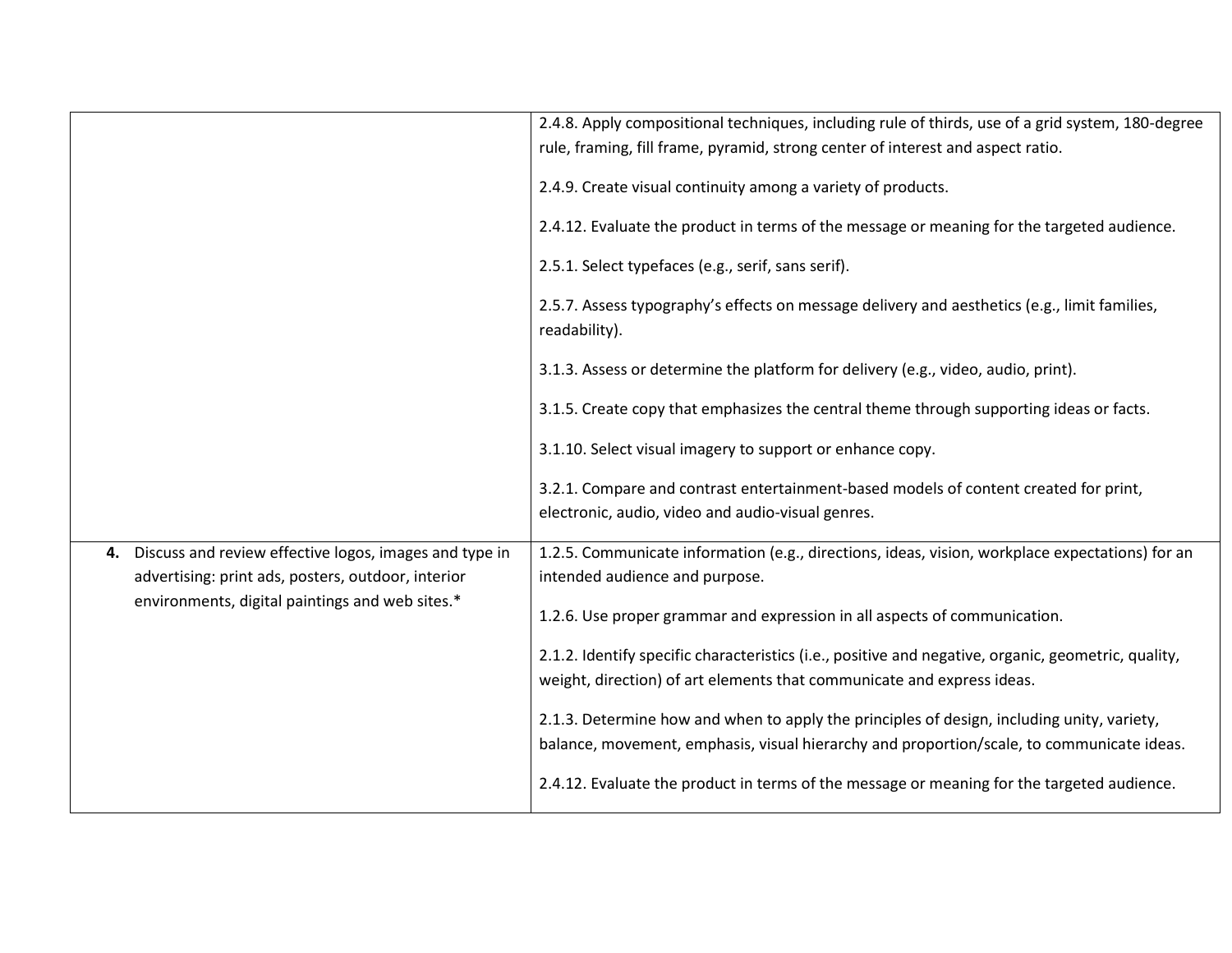|                                                                                                                                     | 2.5.7. Assess typography's effects on message delivery and aesthetics (e.g., limit families,<br>readability).                                                                                                                                                                                                                                                                                                                                                                                                                                                                                                                                                                                                                                                                                               |
|-------------------------------------------------------------------------------------------------------------------------------------|-------------------------------------------------------------------------------------------------------------------------------------------------------------------------------------------------------------------------------------------------------------------------------------------------------------------------------------------------------------------------------------------------------------------------------------------------------------------------------------------------------------------------------------------------------------------------------------------------------------------------------------------------------------------------------------------------------------------------------------------------------------------------------------------------------------|
| Understand principles of advertising and visual<br>5.<br>communications and the key roles of advertising as a<br>business process.* | 2.1.2. Identify specific characteristics (i.e., positive and negative, organic, geometric, quality,<br>weight, direction) of art elements that communicate and express ideas.<br>2.1.3. Determine how and when to apply the principles of design, including unity, variety,<br>balance, movement, emphasis, visual hierarchy and proportion/scale, to communicate ideas.<br>2.2.9. Critique the use of color schemes (e.g., primary, secondary, tertiary, analogous,<br>complementary, triads, monochromatic) in various media.<br>2.4.12. Evaluate the product in terms of the message or meaning for the targeted audience.<br>2.5.7. Assess typography's effects on message delivery and aesthetics (e.g., limit families,<br>readability).<br>3.1.10. Select visual imagery to support or enhance copy. |

### **3. Beginning Digital Image Editing**

**General Course Description:** This course will instruct the student to create, edit, manipulate and manage digital imagery using Adobe Photoshop, utilizing the most recent version of software available. Student will also use techniques that focus on visual communications and various mediums including print, web and social media.

**Advising Notes:** This course will utilize Adobe software

All Learning Outcomes signified with an asterisk (\*) are considered essential, and must be taught.

**Semester Credit Hours:** 3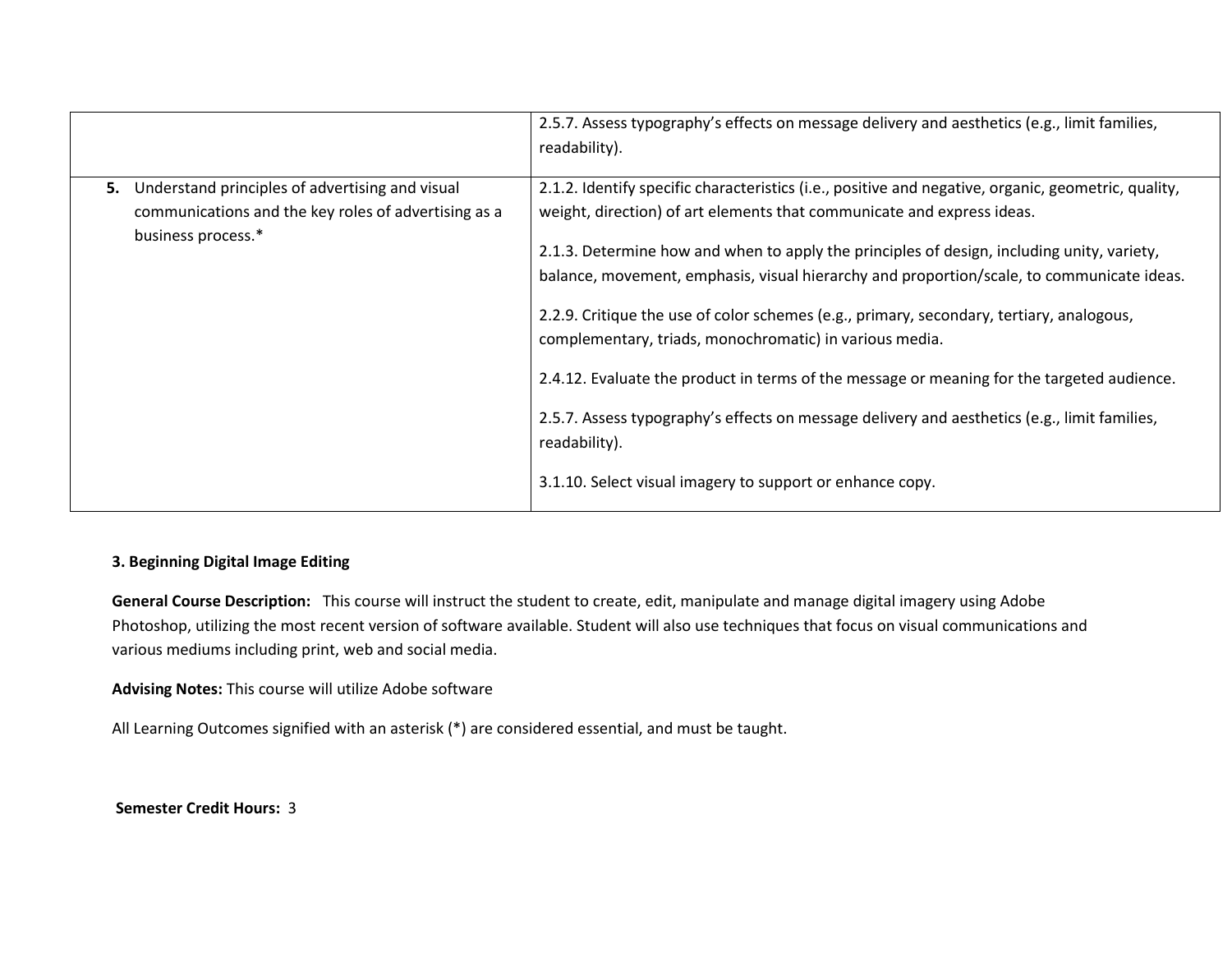| <b>Learning Outcomes</b>                                                                                                            | Outcomes and/or Competencies are from the Ohio Department of Education's - Career Field<br><b>Technical Content Standards</b>                                                                                                                                   |
|-------------------------------------------------------------------------------------------------------------------------------------|-----------------------------------------------------------------------------------------------------------------------------------------------------------------------------------------------------------------------------------------------------------------|
| Demonstrate the ability to import,<br>1.<br>manipulate and edit digital images<br>including digital retouching (images<br>basics).* | 2.2.4. Identify gamut output issues and calibrate color.<br>2.2.5. Select color profiles for different mediums (e.g., Red Green Blue [RGB], Cyan Magenta<br>Yellow Key [CMYK], Pantone®, Reference Output Medium Metric [ROMM] RGB, CIE-L*a*B*<br>color space). |
|                                                                                                                                     | 2.2.6. Replicate color across multiple mediums accommodating how color changes from the<br>monitor to the final product (e.g., coated and uncoated papers, metallic, color-calibrated<br>monitors).                                                             |
|                                                                                                                                     | 2.4.2. Apply proper color profile for final output.                                                                                                                                                                                                             |
|                                                                                                                                     | 2.4.5. Differentiate between raster- and vector-based layouts.                                                                                                                                                                                                  |
|                                                                                                                                     | 2.4.11. Calculate finishing requirements in a layout (e.g., registration marks, bleed, slugs).                                                                                                                                                                  |
| 2. Demonstrate the ability to work with                                                                                             | 2.1.3. Determine how and when to apply the principles of design, including unity, variety,                                                                                                                                                                      |
| imported text, graphics and special                                                                                                 | balance, movement, emphasis, visual hierarchy and proportion/scale, to communicate ideas.                                                                                                                                                                       |
| effects in a designed layout.*                                                                                                      | 2.4.2. Apply proper color profile for final output.                                                                                                                                                                                                             |
|                                                                                                                                     | 2.4.5. Differentiate between raster- and vector-based layouts.                                                                                                                                                                                                  |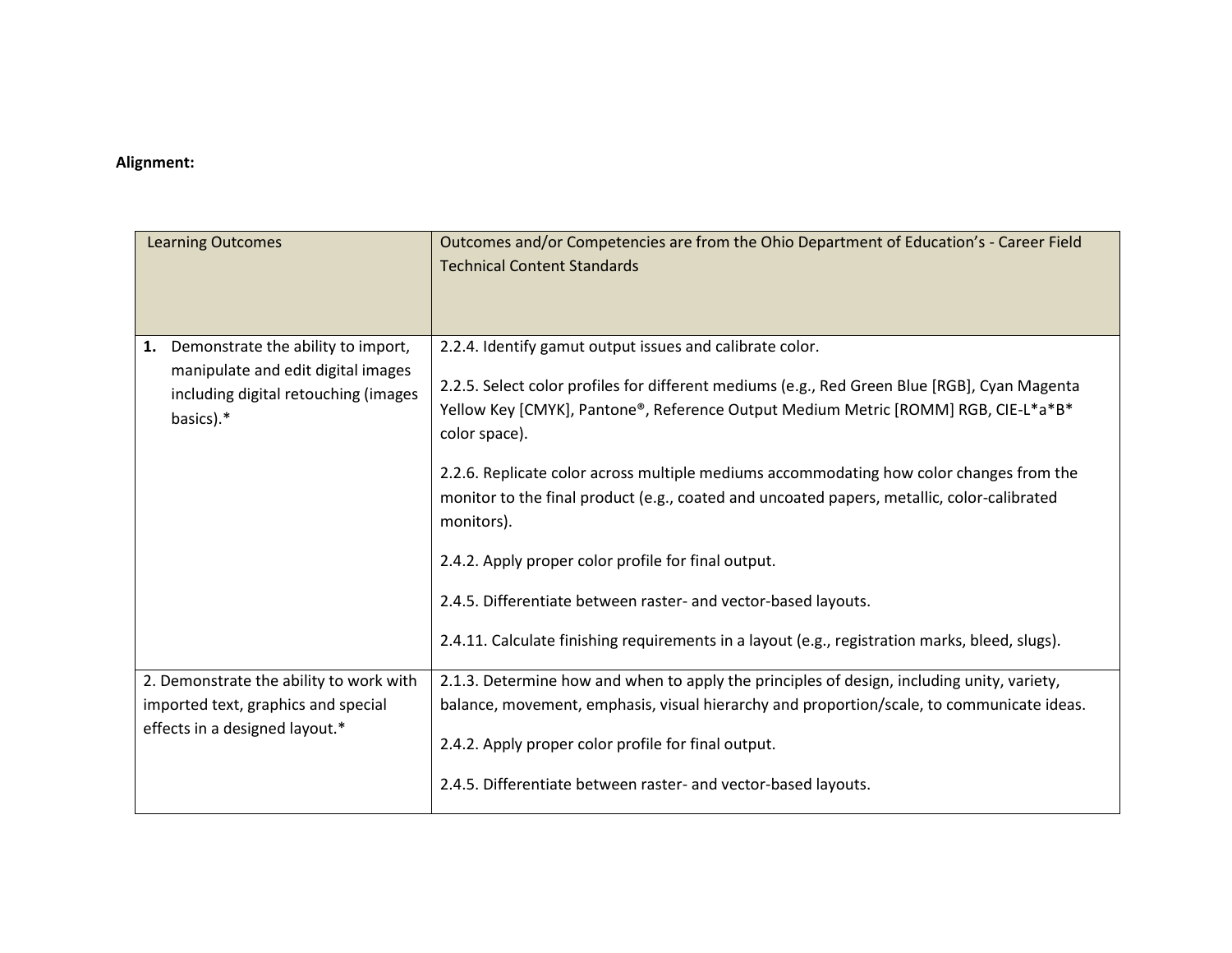|                                           | 2.4.6. Apply the components of a comprehensive layout (e.g., color scheme, font, white space,                                                                                                       |
|-------------------------------------------|-----------------------------------------------------------------------------------------------------------------------------------------------------------------------------------------------------|
|                                           | text graphics, frames, headings) according to an overall theme for the product.                                                                                                                     |
|                                           | 2.4.11. Calculate finishing requirements in a layout (e.g., registration marks, bleed, slugs).                                                                                                      |
|                                           | 2.5.1. Select typefaces (e.g., serif, sans serif).                                                                                                                                                  |
|                                           | 2.5.2. Apply typography kerning and leading to typefaces for readability.                                                                                                                           |
|                                           | 2.5.3. Use typographic measurements in terms of picas, points, pixels and ems.                                                                                                                      |
|                                           | 2.5.4. Mix families of type within a project.                                                                                                                                                       |
|                                           | 2.5.5. Use typography as a primary component of logo design.                                                                                                                                        |
|                                           | 2.5.6. Determine the effect of various font types on operating systems.                                                                                                                             |
| 3. Preparing images for print, with focus | 2.1.1. Describe art elements of line, value, color, shape, space, form and texture in various                                                                                                       |
| on color management.*                     | media that are used individually or in combination.                                                                                                                                                 |
|                                           | 2.2.2. Analyze position in color theory models (e.g., color wheel, Munsell's design relationship<br>among chroma/intensity, value/lightness and hue).                                               |
|                                           | 2.2.4. Identify gamut output issues and calibrate color.                                                                                                                                            |
|                                           | 2.2.5. Select color profiles for different mediums (e.g., Red Green Blue [RGB], Cyan Magenta<br>Yellow Key [CMYK], Pantone®, Reference Output Medium Metric [ROMM] RGB, CIE-L*a*B*<br>color space). |
|                                           | 2.2.6. Replicate color across multiple mediums accommodating how color changes from the<br>monitor to the final product (e.g., coated and uncoated papers, metallic, color-calibrated<br>monitors). |
|                                           | 2.4.2. Apply proper color profile for final output.                                                                                                                                                 |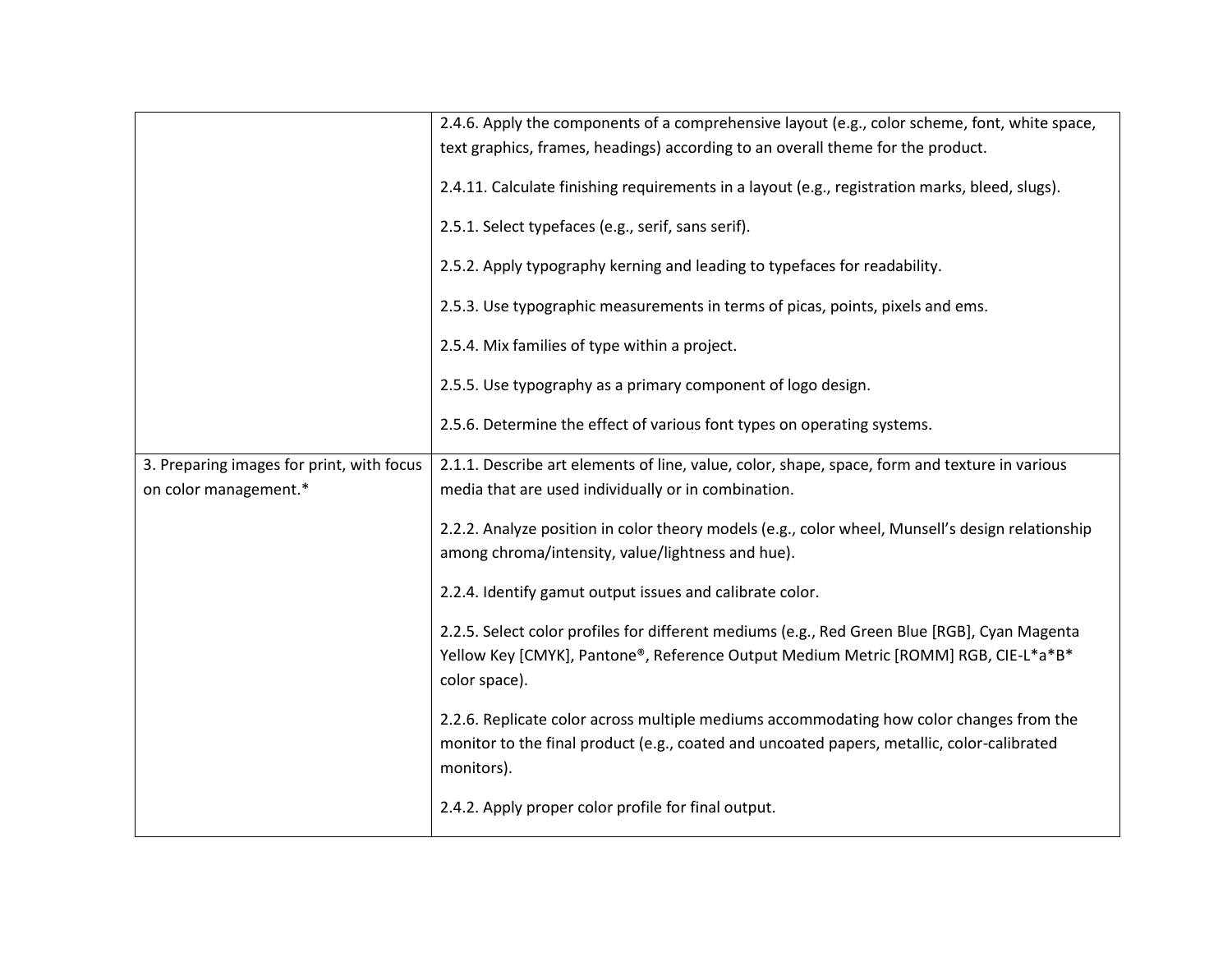|                                                                                                                 | 2.4.3. Create single and multi-color layouts using images and formats.                                                                                                                              |
|-----------------------------------------------------------------------------------------------------------------|-----------------------------------------------------------------------------------------------------------------------------------------------------------------------------------------------------|
|                                                                                                                 | 2.4.4. Use process color and spot color separations.                                                                                                                                                |
|                                                                                                                 | 2.4.5. Differentiate between raster- and vector-based layouts.                                                                                                                                      |
|                                                                                                                 | 2.4.6. Apply the components of a comprehensive layout (e.g., color scheme, font, white space,<br>text graphics, frames, headings) according to an overall theme for the product.                    |
|                                                                                                                 | 2.4.10. Determine how the technical characteristics of the print medium affect content and<br>style.                                                                                                |
|                                                                                                                 | 2.4.11. Calculate finishing requirements in a layout (e.g., registration marks, bleed, slugs).                                                                                                      |
|                                                                                                                 | 2.5.3. Use typographic measurements in terms of picas, points, pixels and ems.                                                                                                                      |
| 4. Preparing images for web output-<br>define the importance of preparing<br>images properly for final output.* | 2.2.5. Select color profiles for different mediums (e.g., Red Green Blue [RGB], Cyan Magenta<br>Yellow Key [CMYK], Pantone®, Reference Output Medium Metric [ROMM] RGB, CIE-L*a*B*<br>color space). |
|                                                                                                                 | 2.2.6. Replicate color across multiple mediums accommodating how color changes from the<br>monitor to the final product (e.g., coated and uncoated papers, metallic, color-calibrated<br>monitors). |
|                                                                                                                 | 2.4.2. Apply proper color profile for final output.                                                                                                                                                 |
|                                                                                                                 | 2.4.3. Create single and multi-color layouts using images and formats.                                                                                                                              |
|                                                                                                                 | 2.4.4. Use process color and spot color separations.                                                                                                                                                |
|                                                                                                                 | 2.4.6. Apply the components of a comprehensive layout (e.g., color scheme, font, white space,<br>text graphics, frames, headings) according to an overall theme for the product.                    |
|                                                                                                                 | 2.4.11. Calculate finishing requirements in a layout (e.g., registration marks, bleed, slugs).                                                                                                      |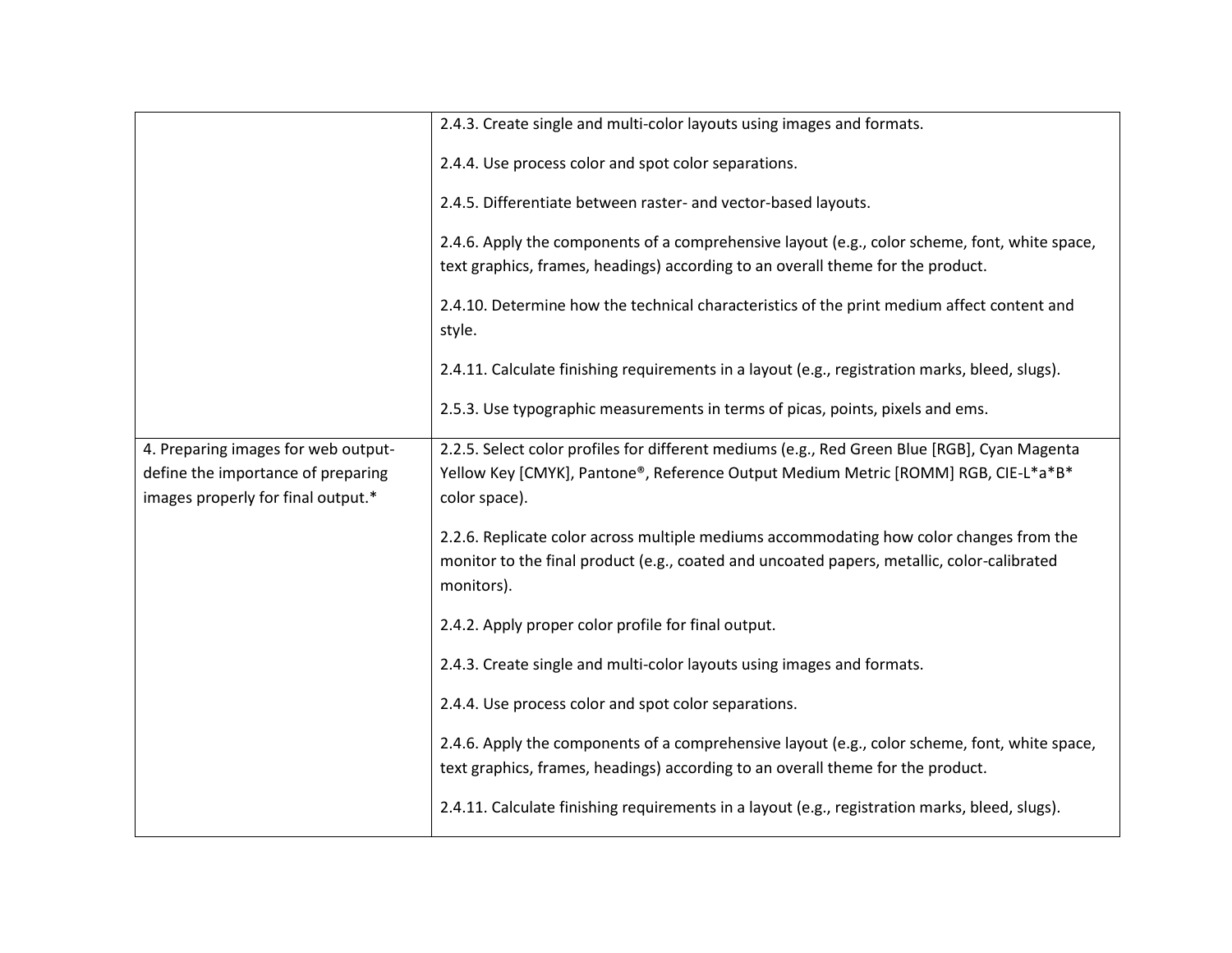|                                                                            | 2.5.3. Use typographic measurements in terms of picas, points, pixels and ems.                                                                                                                      |
|----------------------------------------------------------------------------|-----------------------------------------------------------------------------------------------------------------------------------------------------------------------------------------------------|
| 5. Understand and demonstrate                                              | 2.2.4. Identify gamut output issues and calibrate color.                                                                                                                                            |
| competency in the palettes necessary                                       | 2.2.5. Select color profiles for different mediums (e.g., Red Green Blue [RGB], Cyan Magenta                                                                                                        |
| to function in Adobe Photoshop.*                                           | Yellow Key [CMYK], Pantone®, Reference Output Medium Metric [ROMM] RGB, CIE-L*a*B*<br>color space).                                                                                                 |
|                                                                            | 2.2.6. Replicate color across multiple mediums accommodating how color changes from the<br>monitor to the final product (e.g., coated and uncoated papers, metallic, color-calibrated<br>monitors). |
|                                                                            | 2.2.7. Compare and contrast additive and subtractive color theory (e.g., RGB, CMYK).                                                                                                                |
|                                                                            | 2.4.2. Apply proper color profile for final output.                                                                                                                                                 |
|                                                                            | 2.4.3. Create single and multi-color layouts using images and formats.                                                                                                                              |
|                                                                            | 2.4.6. Apply the components of a comprehensive layout (e.g., color scheme, font, white space,                                                                                                       |
|                                                                            | text graphics, frames, headings) according to an overall theme for the product.                                                                                                                     |
| 6. Use problem-solving strategies to<br>complete the creative process from | 2.2.4. Identify gamut output issues and calibrate color.                                                                                                                                            |
| concept development through revisions                                      | 2.2.5. Select color profiles for different mediums (e.g., Red Green Blue [RGB], Cyan Magenta                                                                                                        |
| to final output.*                                                          | Yellow Key [CMYK], Pantone®, Reference Output Medium Metric [ROMM] RGB, CIE-L*a*B*<br>color space).                                                                                                 |
|                                                                            | 2.2.6. Replicate color across multiple mediums accommodating how color changes from the<br>monitor to the final product (e.g., coated and uncoated papers, metallic, color-calibrated<br>monitors). |
|                                                                            | 2.2.8. Compare and contrast choices using the psychology of color.                                                                                                                                  |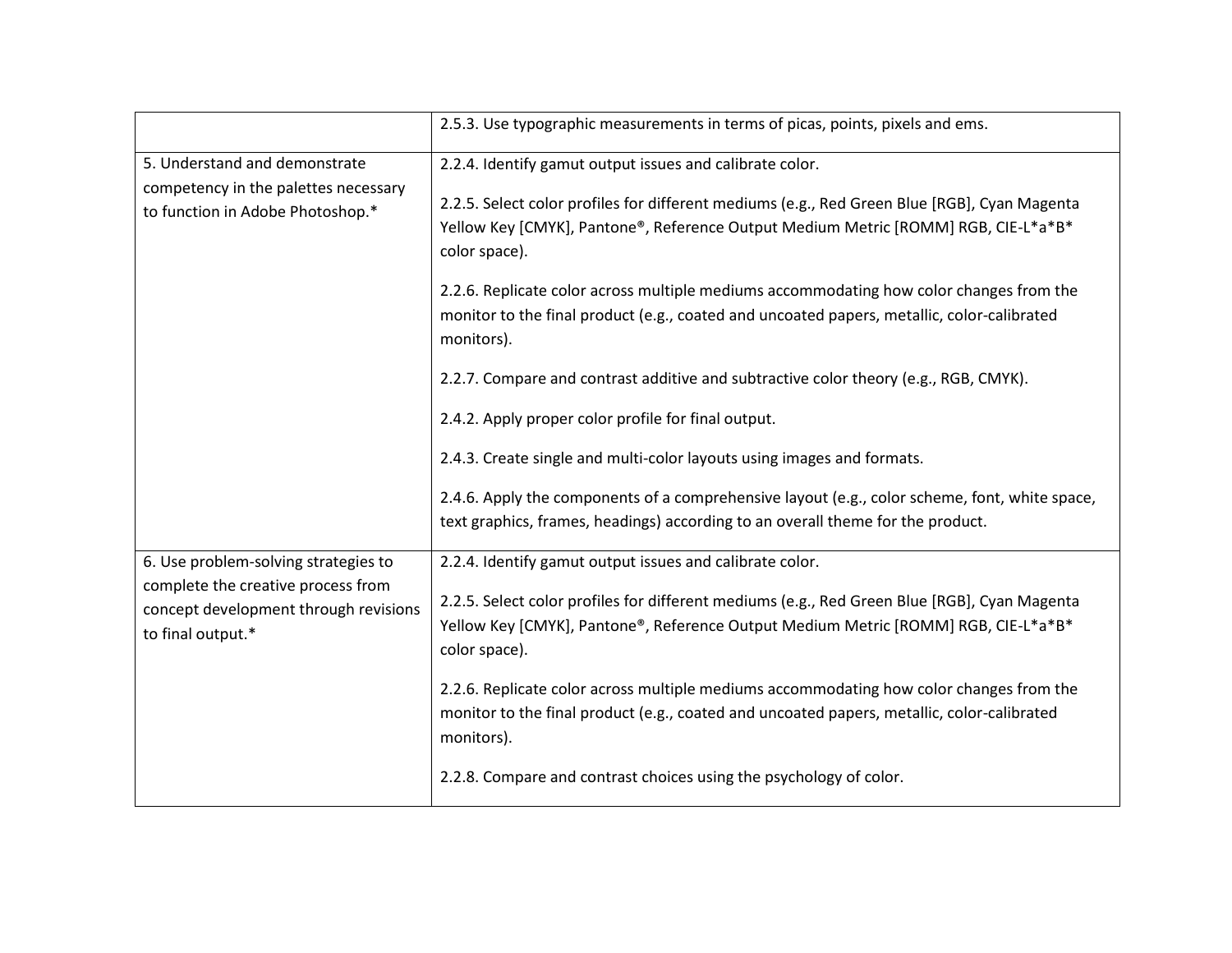| 2.3.3. Apply color using pencil, marker, dry media, wet media and digital media.                                                                                                 |
|----------------------------------------------------------------------------------------------------------------------------------------------------------------------------------|
| 2.3.6. Select the material based on its characteristics (e.g., design, construction, maintenance,<br>care of product) for the intended use.                                      |
| 2.3.7. Create a 3D design according to specific measurements using drawing, cutting, scoring<br>and bonding techniques.                                                          |
| 2.4.1. Create thumbnail and rough sketches.                                                                                                                                      |
| 2.4.2. Apply proper color profile for final output.                                                                                                                              |
| 2.4.3. Create single and multi-color layouts using images and formats.                                                                                                           |
| 2.4.5. Differentiate between raster- and vector-based layouts.                                                                                                                   |
| 2.4.6. Apply the components of a comprehensive layout (e.g., color scheme, font, white space,<br>text graphics, frames, headings) according to an overall theme for the product. |
| 2.4.7. Determine composition, formal qualities, scale and use of space.                                                                                                          |
| 2.4.11. Calculate finishing requirements in a layout (e.g., registration marks, bleed, slugs).                                                                                   |
| 2.4.12. Evaluate the product in terms of the message or meaning for the targeted audience.                                                                                       |
| 2.5.1. Select typefaces (e.g., serif, sans serif).                                                                                                                               |
| 2.5.2. Apply typography kerning and leading to typefaces for readability.                                                                                                        |
| 2.5.3. Use typographic measurements in terms of picas, points, pixels and ems.                                                                                                   |
| 2.5.7. Assess typography's effects on message delivery and aesthetics (e.g., limit families,<br>readability).                                                                    |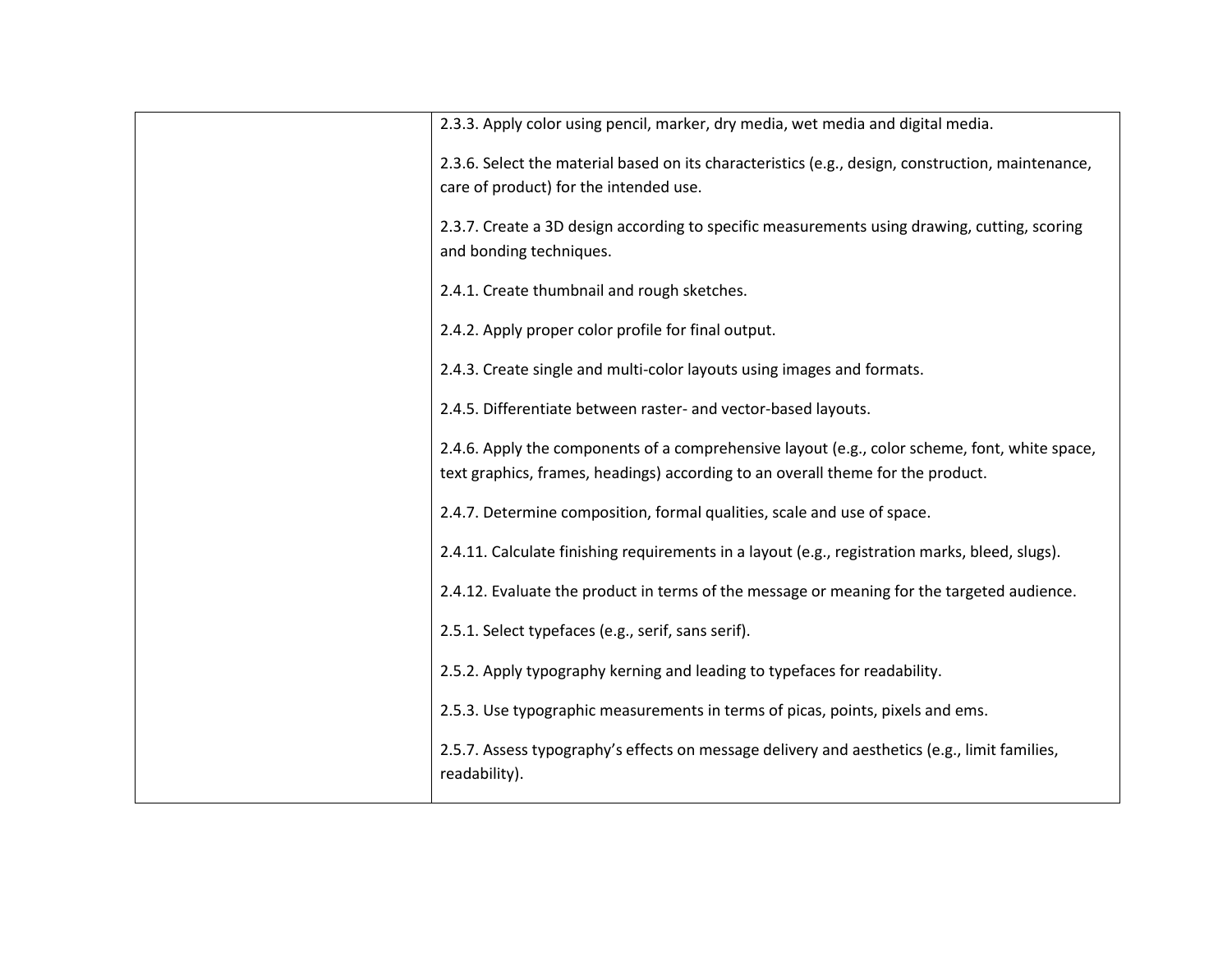#### **4. Fundamentals of Illustration and Layout**

**General Course Description:** Course will enable the student to employ digital drawing tools to create several illustrative styles. The student's projects will be based on a review of both traditional and digital illustrations and an exploration of contemporary illustration practices. The student will employ graphic design tools and terminology while creating projects that demonstrate the principles of effective illustration.

#### **Advising Notes: This course will utilize Adobe software**

**All Learning Outcomes signified with an asterisk (\*) are considered essential, and must be taught.** 

#### **Semester Credit Hours: 3**

| <b>Learning Outcomes</b>                                                                     | Outcomes and/or Competencies are from the Ohio Department of Education's - Career Field<br><b>Technical Content Standards</b>                                                                                                                                                                                                                                                                                                                                                                                                                                                                                                                                 |
|----------------------------------------------------------------------------------------------|---------------------------------------------------------------------------------------------------------------------------------------------------------------------------------------------------------------------------------------------------------------------------------------------------------------------------------------------------------------------------------------------------------------------------------------------------------------------------------------------------------------------------------------------------------------------------------------------------------------------------------------------------------------|
| 1. Describe the typical illustration design<br>process from concept through<br>publication.* | 2.1.1. Describe art elements of line, value, color, shape, space, form and texture in various<br>media that are used individually or in combination.<br>2.1.2. Identify specific characteristics (i.e., positive and negative, organic, geometric, quality,<br>weight, direction) of art elements that communicate and express ideas.<br>2.1.3. Determine how and when to apply the principles of design, including unity, variety,<br>balance, movement, emphasis, visual hierarchy and proportion/scale, to communicate ideas.<br>2.1.8. Identify visual hierarchy used to establish dominance.<br>2.2.4. Identify gamut output issues and calibrate color. |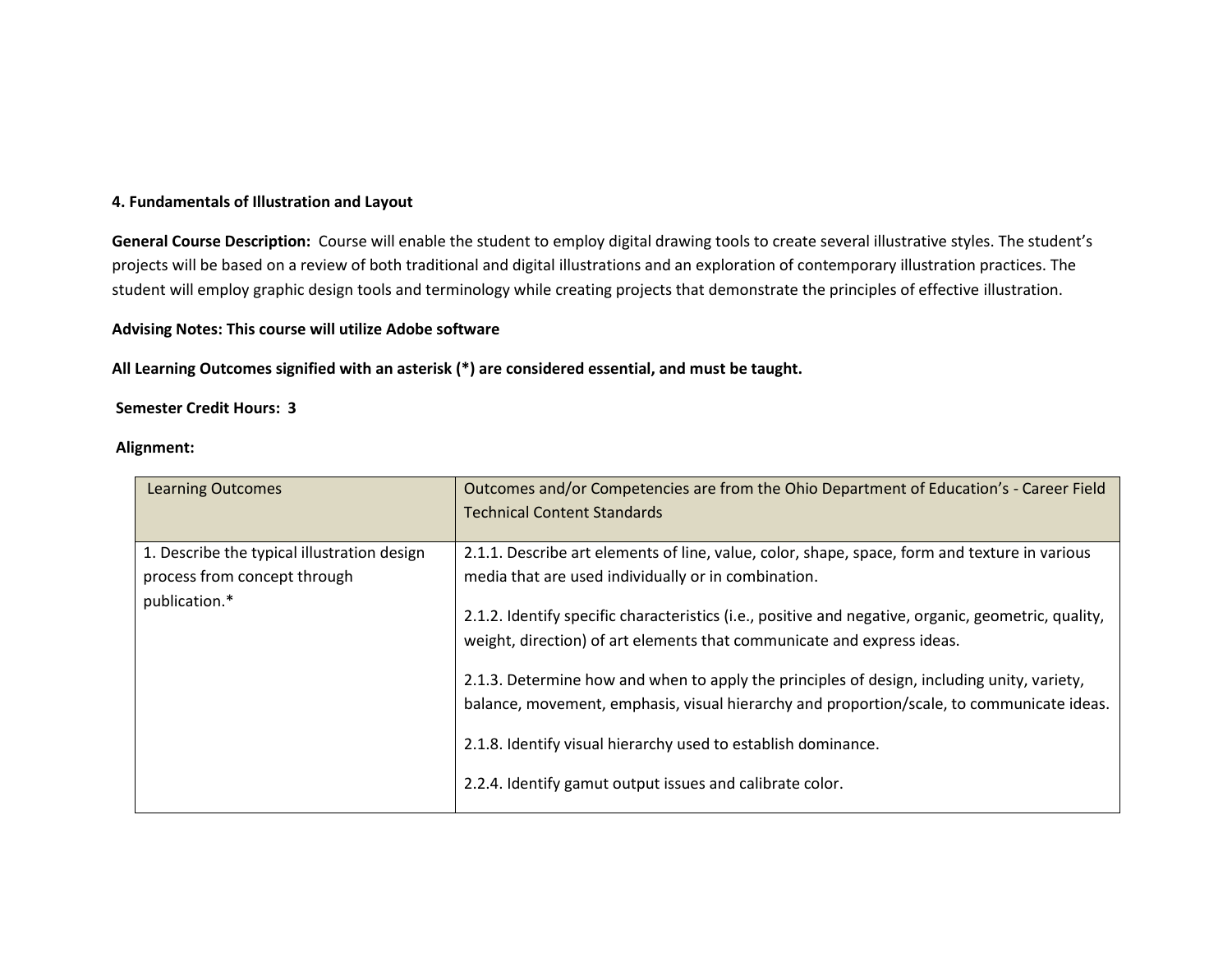| 2.2.5. Select color profiles for different mediums (e.g., Red Green Blue [RGB], Cyan Magenta<br>Yellow Key [CMYK], Pantone®, Reference Output Medium Metric [ROMM] RGB, CIE-L*a*B*<br>color space). |
|-----------------------------------------------------------------------------------------------------------------------------------------------------------------------------------------------------|
| 2.2.6. Replicate color across multiple mediums accommodating how color changes from the<br>monitor to the final product (e.g., coated and uncoated papers, metallic, color-calibrated<br>monitors). |
| 2.2.7. Compare and contrast additive and subtractive color theory (e.g., RGB, CMYK).                                                                                                                |
| 2.2.8. Compare and contrast choices using the psychology of color.                                                                                                                                  |
| 2.2.9. Critique the use of color schemes (e.g., primary, secondary, tertiary, analogous,<br>complementary, triads, monochromatic) in various media.                                                 |
| 2.4.1. Create thumbnail and rough sketches.                                                                                                                                                         |
| 2.4.2. Apply proper color profile for final output.                                                                                                                                                 |
| 2.4.3. Create single and multi-color layouts using images and formats.                                                                                                                              |
| 2.4.4. Use process color and spot color separations.                                                                                                                                                |
| 2.4.6. Apply the components of a comprehensive layout (e.g., color scheme, font, white<br>space, text graphics, frames, headings) according to an overall theme for the product.                    |
| 2.4.8. Apply compositional techniques, including rule of thirds, use of a grid system, 180-<br>degree rule, framing, fill frame, pyramid, strong center of interest and aspect ratio.               |
| 2.4.9. Create visual continuity among a variety of products.                                                                                                                                        |
| 2.4.10. Determine how the technical characteristics of the print medium affect content and<br>style.                                                                                                |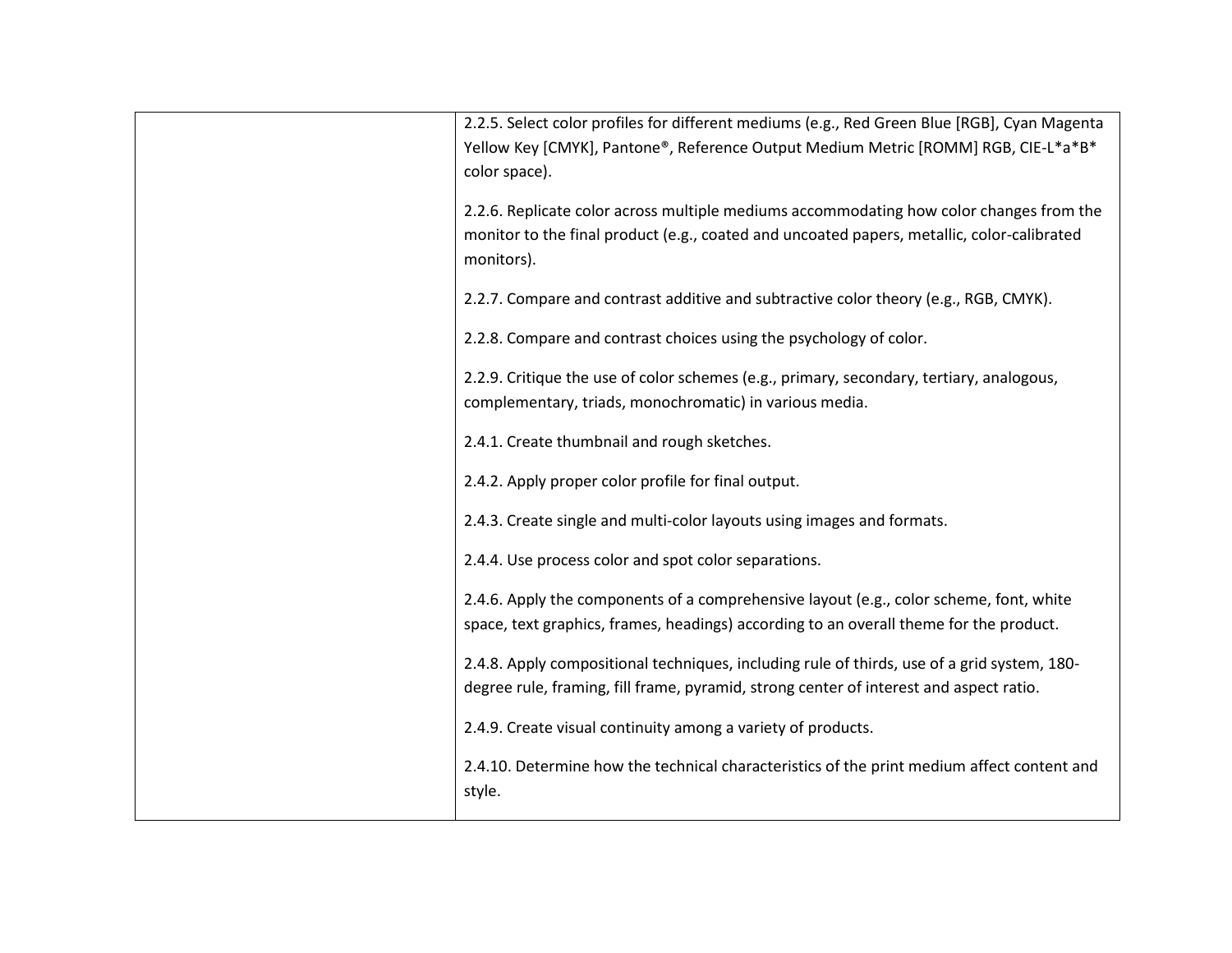| 2.4.11. Calculate finishing requirements in a layout (e.g., registration marks, bleed, slugs).         |
|--------------------------------------------------------------------------------------------------------|
| 5.1.1. Load customer files on a prepress system and open in a design application.                      |
| 5.1.2. Compare the on-screen layout to the customer proof.                                             |
| 5.1.3. Examine the page format for production or output issues, including pagination, bleeds,          |
| folds, imposition, total ink coverage and color separations.                                           |
| 5.1.4. Examine font and picture usage for mapping, alignment, linking and resolution issues.           |
| 5.1.5. Identify color correction factors, including assignment, gamut, dot gain, screen angles,        |
| trapping, gray balance and rich black.                                                                 |
| 5.1.7. Confirm file accuracy through test printing.                                                    |
| 5.2.1. Determine the resolution of the output device.                                                  |
| 5.2.2. Apply color management through a calibrated system.                                             |
| 5.2.3. Manage output factors, including file management and raster image processing.                   |
| 5.2.4. Interpret printers' marks.                                                                      |
| 5.2.5. Verify that imagesetter materials and settings are correct.                                     |
| 5.3.2. Apply color matching specifications for industry recognized systems.                            |
| 5.3.3. Maintain conductivity and pH levels for offset printing.                                        |
| 5.3.6. Compare drying methods, including heat, oxidation, ultraviolet [UV], additives and<br>infrared. |
| 5.3.8. Select ink types based on their properties and product specifications.                          |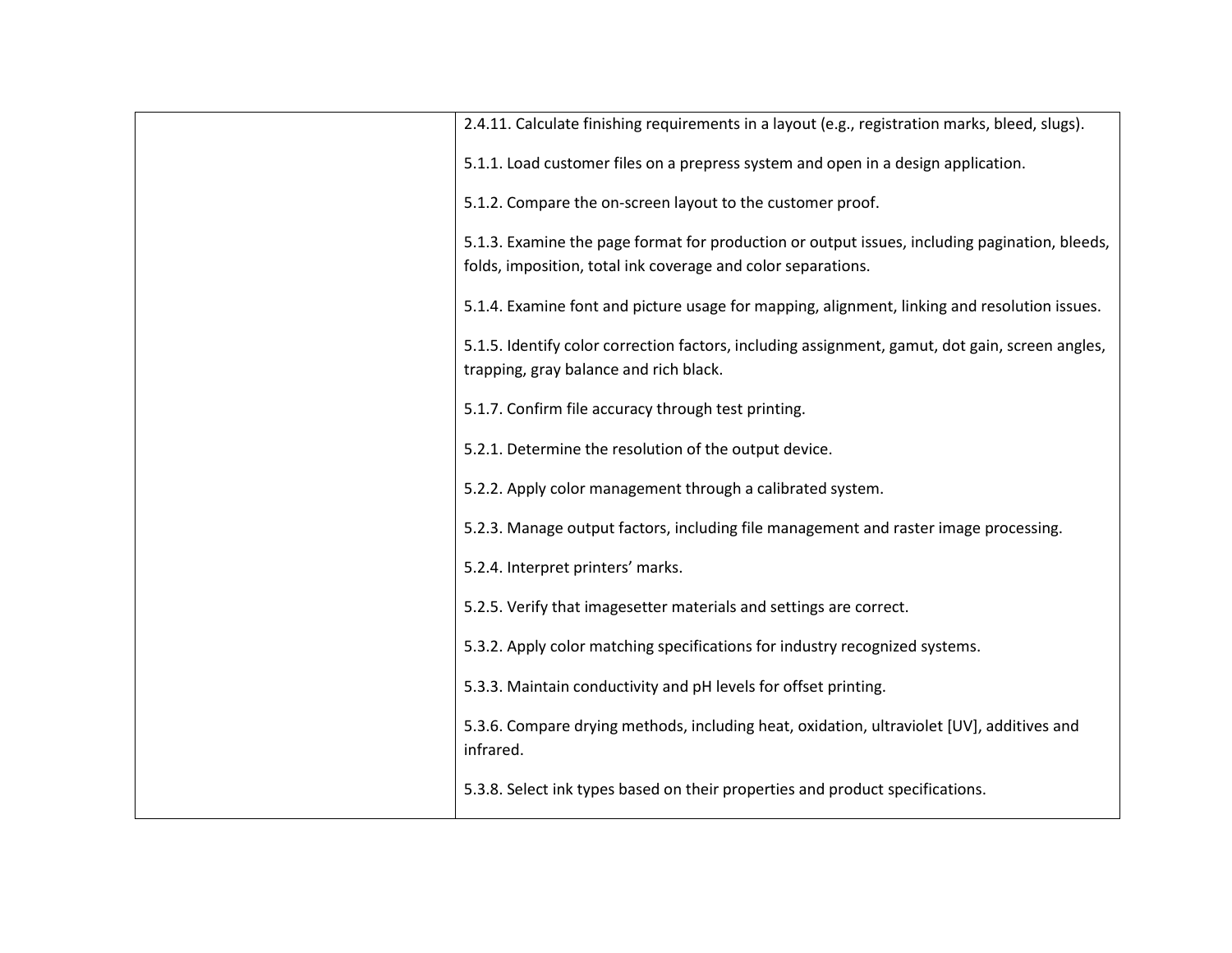|                                                | 5.4.1. Compare and contrast color density proofs and press sheets for offset, wide-format<br>inkjet and laser formats using visual and equipment readings.                             |
|------------------------------------------------|----------------------------------------------------------------------------------------------------------------------------------------------------------------------------------------|
|                                                | 5.4.3. Analyze the effects of single-color and multiple-color (e.g., Pantone®, spot color)<br>output on various substrates (e.g., paper, plastic, recycled materials).                 |
|                                                | 5.4.5. Analyze and maintain print quality controls for offset, wide-format inkjet and laser<br>formats.                                                                                |
|                                                | 5.4.6. Produce copies following project specifications.                                                                                                                                |
|                                                | 5.5.1. Identify digital printing technologies and uses, including laser, toner-based xerography,<br>ink-based digital and wide-format inkjet.                                          |
|                                                | 5.5.2. Create digital masters for production, including offset and digital ink-based printing.                                                                                         |
|                                                | 5.6.1. Use database software and text/graphics to create a variable data printing job.                                                                                                 |
|                                                | 5.6.2. Plan and execute a digital job, including reading and interpreting production<br>information on a job docket/ticket, maintaining a checklist and queuing a job.                 |
|                                                | 5.6.3. Determine the proper output device according to job specifications.                                                                                                             |
|                                                | 5.6.4. Select finishing methods within the output software, including stitching, folding,<br>booklet-making and hole-punching.                                                         |
|                                                | 5.6.5. Manage output product types for digital printing.                                                                                                                               |
|                                                | 5.6.6. Print black-and-white and process-color jobs on coated and uncoated paper.                                                                                                      |
| Develop original digital illustrations.*<br>2. | 2.1.3 Determine how and when to apply the principles of design, including unity, variety,<br>balance, movement, emphasis, visual hierarchy and proportion/scale, to communicate ideas. |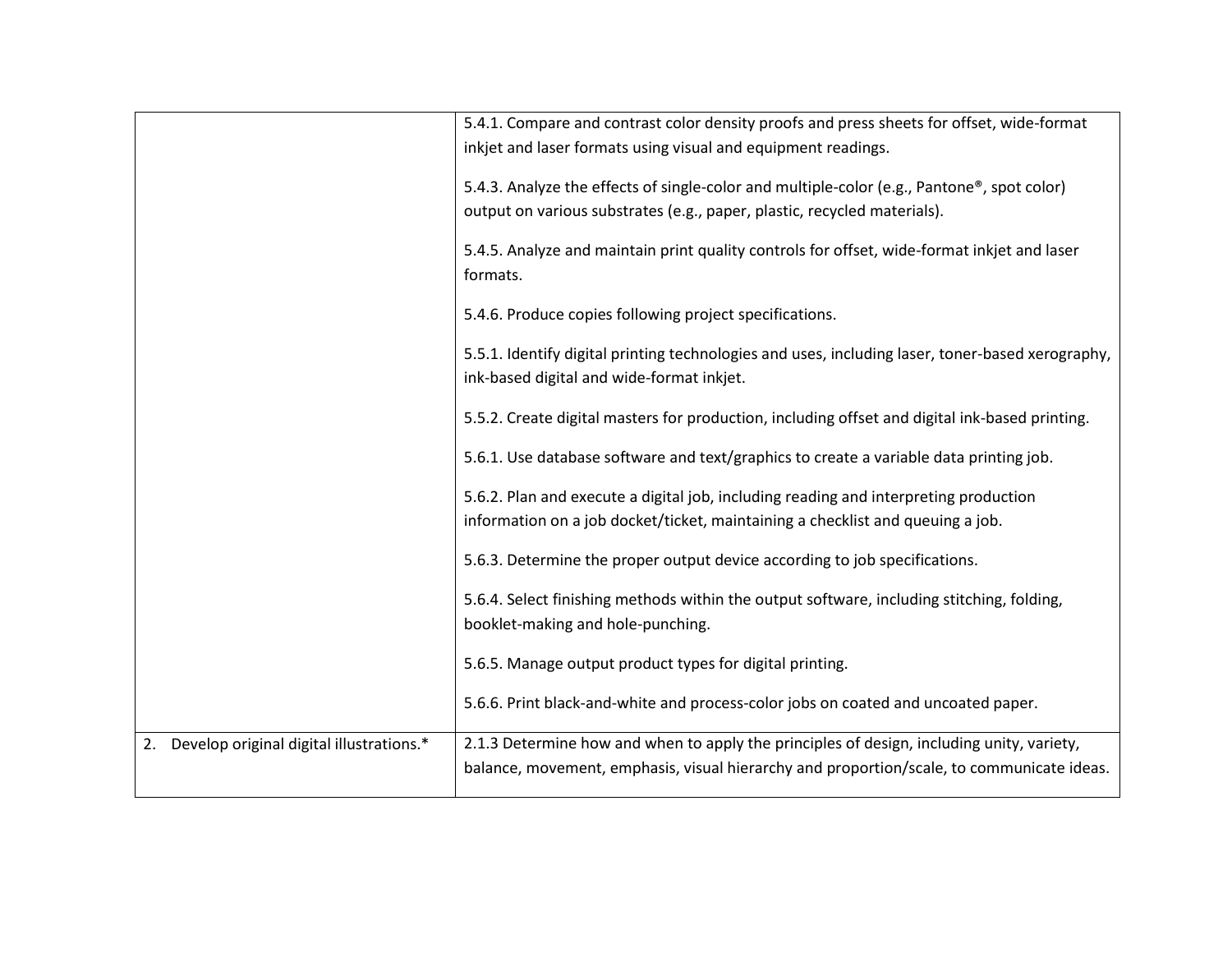|    |                                                                                          | 2.2.5. Select color profiles for different mediums (e.g., Red Green Blue [RGB], Cyan Magenta<br>Yellow Key [CMYK], Pantone®, Reference Output Medium Metric [ROMM] RGB, CIE-L*a*B*<br>color space).<br>2.4.6. Apply the components of a comprehensive layout (e.g., color scheme, font, white<br>space, text graphics, frames, headings) according to an overall theme for the product.<br>2.4.2. Apply proper color profile for final output.<br>2.4.7. Determine composition, formal qualities, scale and use of space.<br>2.4.8. Apply compositional techniques, including rule of thirds, use of a grid system, 180-<br>degree rule, framing, fill frame, pyramid, strong center of interest and aspect ratio. |
|----|------------------------------------------------------------------------------------------|--------------------------------------------------------------------------------------------------------------------------------------------------------------------------------------------------------------------------------------------------------------------------------------------------------------------------------------------------------------------------------------------------------------------------------------------------------------------------------------------------------------------------------------------------------------------------------------------------------------------------------------------------------------------------------------------------------------------|
| 3. | Explore the digital tools in illustration.*                                              | 2.2.5. Select color profiles for different mediums (e.g., Red Green Blue [RGB], Cyan Magenta<br>Yellow Key [CMYK], Pantone®, Reference Output Medium Metric [ROMM] RGB, CIE-L*a*B*<br>color space).<br>2.2.7. Compare and contrast additive and subtractive color theory (e.g., RGB, CMYK).<br>2.4.5. Differentiate between raster- and vector-based layouts.<br>2.4.6. Apply the components of a comprehensive layout (e.g., color scheme, font, white<br>space, text graphics, frames, headings) according to an overall theme for the product.<br>2.5.1. Select typefaces (e.g., serif, sans serif).<br>2.5.3. Use typographic measurements in terms of picas, points, pixels and ems.                          |
| 4. | Research principles of illustration,<br>using both traditional and digital<br>examples.* | 2.1.1. Describe art elements of line, value, color, shape, space, form and texture in various<br>media that are used individually or in combination.                                                                                                                                                                                                                                                                                                                                                                                                                                                                                                                                                               |